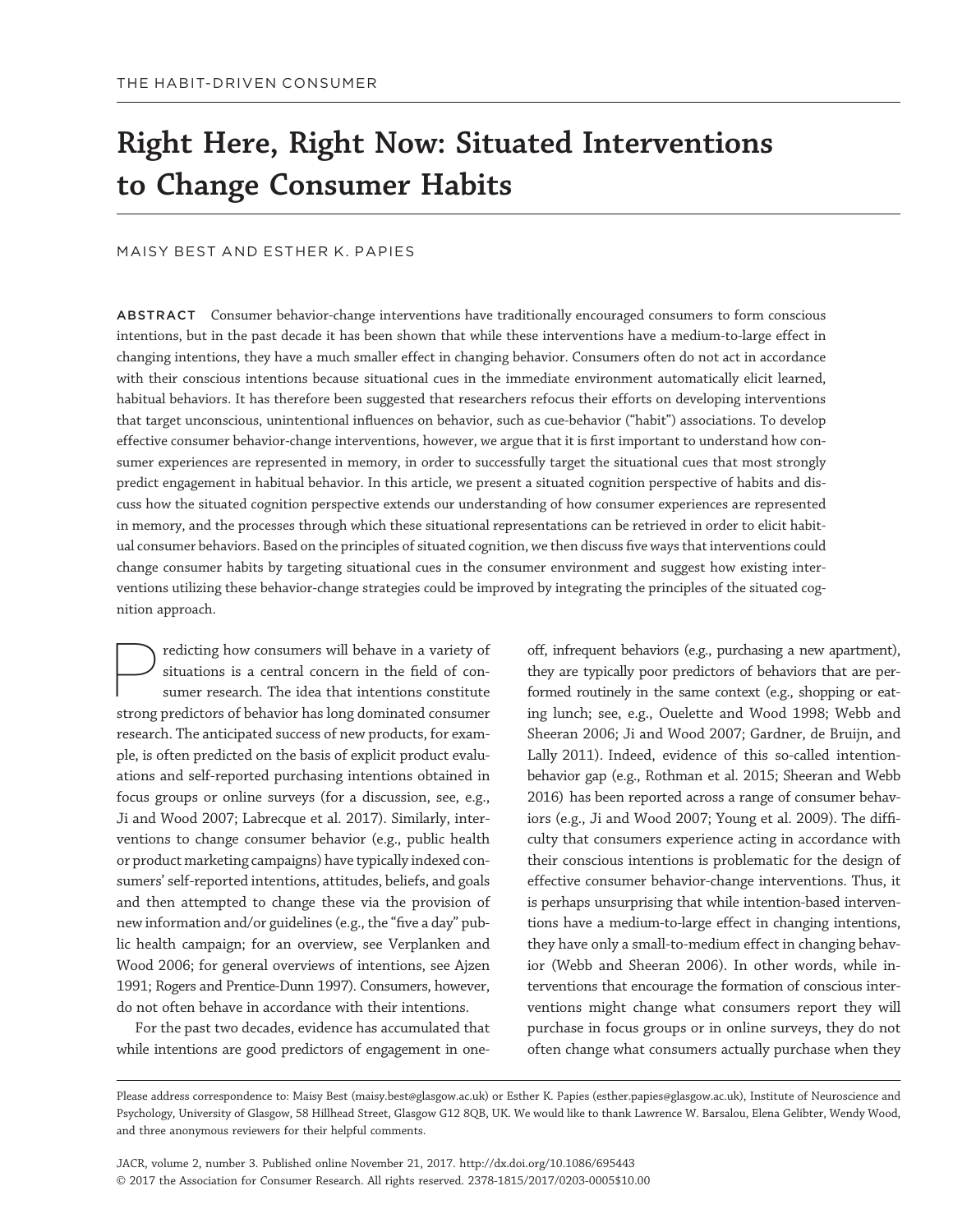are in the store. Furthermore, even in instances where intention-based interventions do result in behavior change, the effects are typically short-lived with most consumers returning to their original behaviors in the long term (e.g., they eventually return to purchasing their usual food for lunch or their usual cleaning product in the store; for a discussion, see Wood and Neal, forthcoming). In recent years, it has therefore been suggested that researchers, marketers, and policy makers move away from intention-based models and instead focus on developing interventions that target unintentional, unconscious drivers of behavior (e.g., Verplanken and Wood 2006; Marteau, Hollands, and Fletcher 2012; Sheeran, Gollwitzer, and Bargh 2013; Hollands, Marteau, and Fletcher 2016).

In the past two decades, there has been growing evidence that context-response ("habit") associations constitute a highly influential unintentional driver of consumer behavior (see, e.g., Verplanken and Wood 2006; Ji and Wood 2007; Wood and Neal 2009; Labrecque et al. 2017). Experience sampling research shows, for example, that approximately 43% of consumers' actions are performed daily, often in the same context (Wood, Tam, and Witt 2002; see also Liu, Han, and Cohen 2015). Consumers tend to buy the same brands, purchase similar amounts across shopping episodes, and consume similar types of food at mealtimes (for a discussion, see Wood and Neal 2009). Research has also shown that the strength of consumers' habits predicts various eating and drinking behaviors and the likelihood of taking public transportation (Ji and Wood 2007; van't Riet et al. 2011), alongside engagement in a range of health-related behaviors (for an overview, see Gardner 2015). Furthermore, a recent study into the factors that predict the success of new products introduced to the consumer market showed that interference from existing habits accounted for 25% of instances where consumers failed to use new products (Labrecque et al. 2017). Specifically, Labrecque and colleagues showed that the failure of these new products was not due to the consumer disliking the product or experiencing difficulty using it but rather forgetting to use the product and reverting back to their old habitual behaviors. Thus, the habits literature provides clear evidence that consumers readily form habits as they go about their daily activities including shopping, eating, traveling to work destinations, or using technology, and that these habits dominate behavior even when consumers hold intentions to act otherwise.

However, while the frequency of engaging in a given behavior and the stability of the context in which the behavior is executed might predict when habitual consumer behavior is likely to emerge, these variables tell us very little about how consumers represent their consumer experiences in memory and the processes through which these complex situational representations give rise to habitual behavior. Specifically, there are several unanswered questions. First, how are the many internal and external cues present in consumer environments processed and integrated into a coherent representation in memory? Second, how are these complex, situational representations retrieved from memory in a manner that elicits habitual behavior? Third, what are the factors that determine which cues become associated with a given consumer behavior and the individual differences that follow? If researchers are to develop effective behavior-change interventions to target consumer behavior, we argue that it is vital to examine these unanswered questions in order to better understand the mechanisms underlying unintentional influences on consumer behavior, such as habits.

In this article, we therefore present a theory of how representations of situational consumer experiences stored in memory give rise to habits as a form of automatic consumer behavior, and we apply this theory to understanding and enhancing consumer behavior-change interventions. In brief, our theory suggests that the effects of habits on consumer behavior arise through the storage and retrieval of complex, multimodal cognitive representations in long-term memory. These complex representations, so-called situated conceptualizations, are stored in memory as consumers go about their daily lives when, for example, shopping in the grocery store, taking public transportation, consuming alcohol, smoking, and eating. Situated conceptualizations serve to integrate information from various modalities, including information about internal states, cognitions, affect, and actions, alongside external cues about objects and people present, visual cues, and information about time and space. The contents of consumers'situated conceptualizations are continually modified on the basis of new consumer experiences, with situated conceptualizations from various consumer experiences aggregated on the basis of their common elements. Once a situated conceptualization has been stored in long-term memory, it can be reactivated on later occasions either directly, via exposure to any of the internal or external cues stored within it, or indirectly, via so-called pattern completion inferences, in which representations of nonpresent elements of the situated conceptualization are reactivated associatively. Thus, encountering a cue stored within a consumer's situated conceptualization can serve to reactivate the situated conceptualization, and the associated cues represented within it. This way, previously learned knowledge about a situation and about one's own behavior in that situation can be re-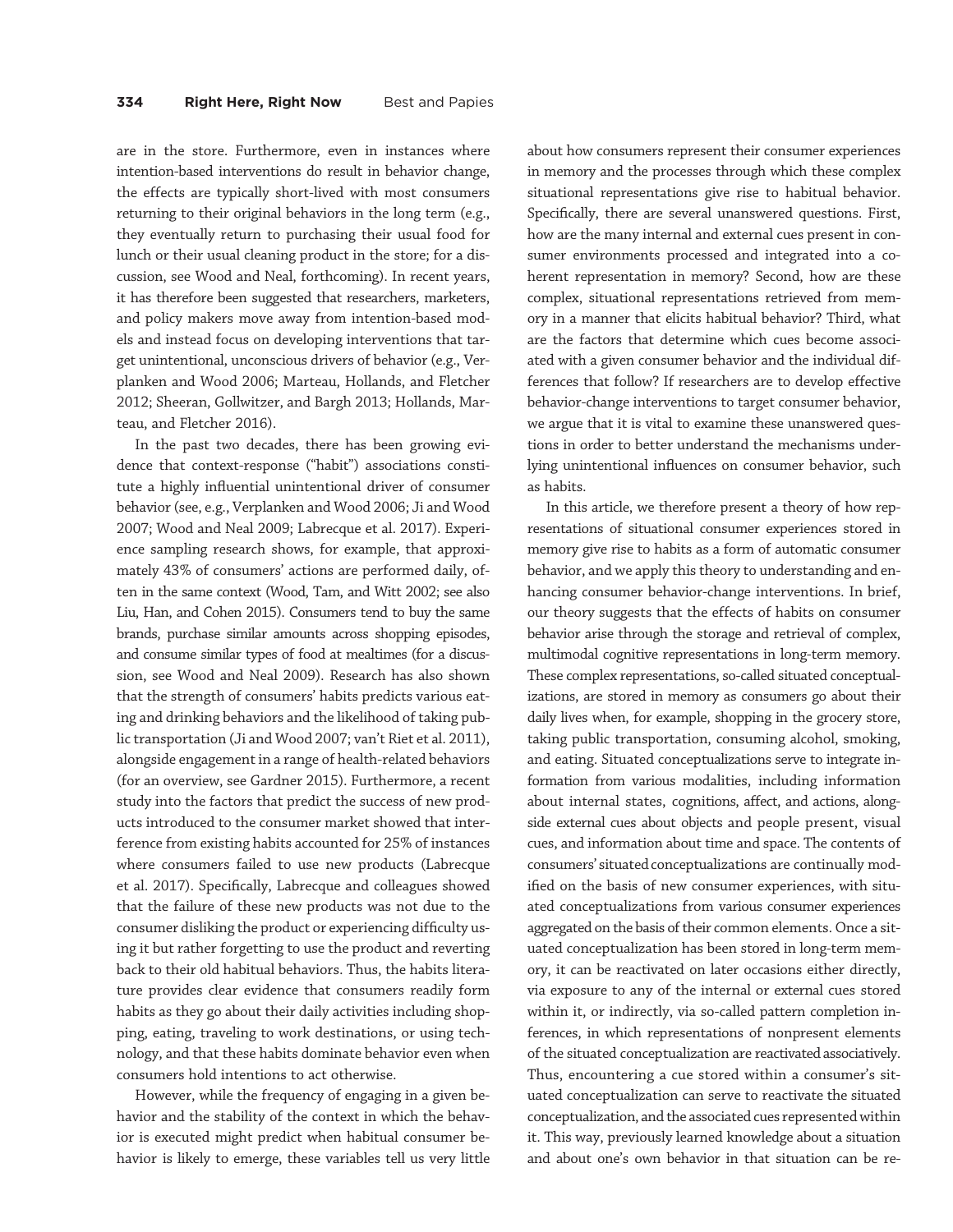trieved efficiently from memory, often resulting in cue-driven, habitual consumer behaviors.

In addition to advancing our theoretical understanding of the mechanisms underlying consumer habits as a form of situated action, the situated cognition perspective presented in this article also has practical applications for the design of effective consumer behavior-change interventions. To illustrate the applications of our theory, we discuss five ways that interventions can change consumer behavior by removing, replacing, or adding situational cues to consumer situations and suggest how existing interventions utilizing these behaviorchange strategies could be improved by integrating the principles of the situated cognition perspective.

## HABITS AND THE INFLUENCE OF SITUATIONAL CUES ON CONSUMER BEHAVIOR

A growing body of research shows that situational cues can influence behavior by activating learned habitual responses stored in memory (for a review, see Wood and Neal 2007). While there is some debate surrounding the specific definition of a "habit" (see Gardner 2015; Labrecque and Wood 2015), many researchers would agree that a habit refers to a learned association between a situational cue and a behavioral response. Habits are acquired by repeatedly performing the same goal-directed behavior in the same contexts (i.e., the same location or in the presence of the same visual stimulus; see, e.g., Wood and Rünger 2016). In accordance with this definition, we refer to "habitual behavior" as any act, choice, or state that is elicited by the retrieval of a learned cue-response association from memory (see, e.g., Ouellette and Wood 1998; Aarts and Dijksterhuis 2000; Verplanken and Wood 2006; Wood and Neal 2009).

The defining feature of habits is that once they are acquired, recurring situational cues automatically elicit the habitual behavior with little or no interference from intentional, deliberative processes (Wood and Rünger 2016). Importantly, a multitude of situational cues present in the environment can become associated with any behavior executed within that context, provided that the context is stable and the behavior is executed routinely in that context (see, e.g., Wood and Neal 2007; Wood and Rünger 2016). These situational cues could include sounds, textures, tastes, objects, times of day, affective or bodily states, previous actions in a sequence, or other people present (e.g., Wood et al. 2002; Neal, Wood, and Quinn 2006). If a consumer frequently eats potato chips for lunch, for example, the action of consuming potato chips could become habitual, elicited by a temporal cue (i.e., lunchtime). Alternatively, if another consumer frequently eats potato chips when they feel stressed at work, the action of consuming potato chips could similarly become habitual but elicited for this consumer by an internal mood cue (i.e., stress). Thus, one of the defining characteristics of habits is that they are activated from memory by recurring situational cues in the environment, often despite intentions to act otherwise (e.g., Wood et al. 2014).

Another feature of habits is that they are initially acquired in the pursuit of goals, such as consuming healthy foods in order to lose weight or purchasing lower-priced items in order to save money (e.g., Aarts and Dijkershuis 2000; Neal et al. 2006; Wood and Neal 2007). Once a habit is well learned, however, research suggests that situational cues can elicit a habitual response even when the direct reward from performing the behavior is low. This suggests that fully automatized habits may no longer be mediated by goals.1 In support of this idea, Neal and colleagues showed that individuals who frequently consume popcorn during visits to the movie theatre eat more popcorn than individuals who rarely consume it, even when the popcorn is stale and thus not particularly enjoyable to consume (Neal et al. 2011). Importantly, the observed increase in stale popcorn consumption for the strong-habit consumers was observed in a movie theatre context but not in a campus meeting room (despite consumers also watching movie trailers in the meeting room context). Thus, it seems likely that situational cues present in the movie theatre elicited a learned habitual response in the strong-habit consumers, even when consumption of the popcorn was not particularly enjoyable or rewarding (see, e.g., Tricomi, Balleine, and O'Doherty 2009). The influence of cues even in situations where the reward value of engaging in the habitual behavior is low could explain why situational cues elicit a strong influence on consumer behavior even in the face of conscious intentions to act otherwise.

## A SITUATED COGNITION PERSPECTIVE ON HABITS

Here, we introduce a situated cognition perspective to further refine our understanding of habitual behavior and de-

<sup>1.</sup> In support of this idea, neuroimaging evidence suggests that goaldirected and habitual (stimulus-response) behaviors are associated with different patterns of neural activation (Yin and Knowlton 2006; Tricomi et al. 2009; Knowlton and Patterson 2016). However, it is important to highlight that the role of goals in the activation of habits has been previously subject to debate (for opposing perspectives, see Aarts and Dijksterhuis 2000; Neal et al. 2011).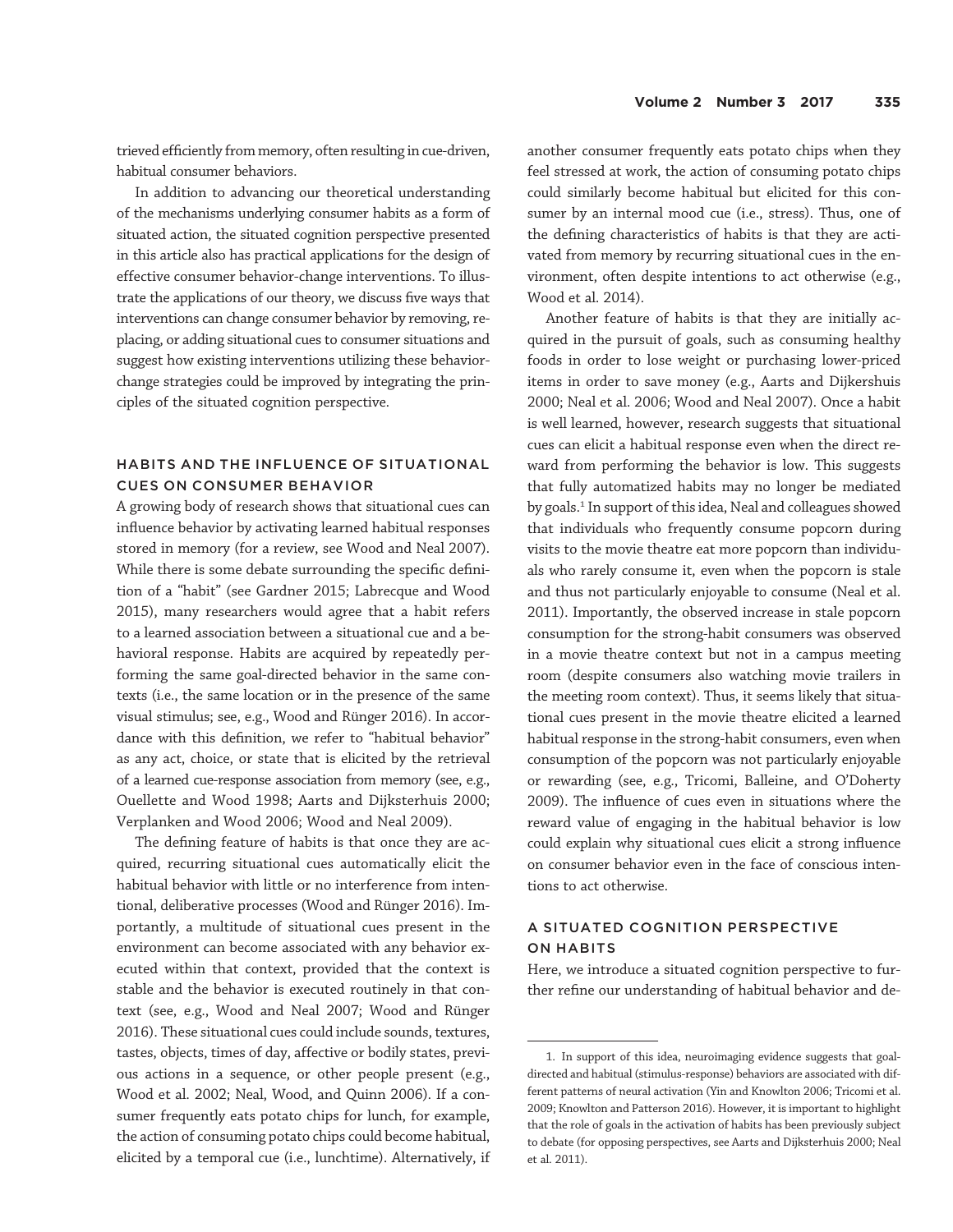rive implications for consumer habit-change interventions (see also Barsalou 2016a). Generally, this situated cognition perspective is concerned with how complex multimodal situations are represented in memory, and how these representations give rise to automatic, cue-dependent behavior. The central premise of the situated cognition perspective is that, for any given experience, situational cues are integrated into complex, associative, multimodal representations, so-called situated conceptualizations. The situational cues represented within a situated conceptualization could include, for example, the actions, emotions, or bodily states experienced in a given situation, alongside various other sources of information, such as sensory input, interoceptive states, cognitions, goals, information about time and space, and representations of the objects and people present (Barsalou 2003, 2016a, 2016b; Barsalou et al. 2003; Papies and Barsalou 2015). Importantly, the situational cues stored within any given situated conceptualization represent more than simply the environmental settings physically present in that situation, but rather the aggregation of multiple experiences over time (Papies and Barsalou 2015).

Situated conceptualizations can become encoded into memory in any context in which a consumer behavior is executed, or a cognition or internal state is experienced. While in the grocery store, for example, consumers may encode a situated conceptualization that includes the action of pushing the cart up each aisle, the sensory input of browsing the shelves of available products, the goals pursued while selecting products, the bodily sensations of lifting and placing selected products into the cart, the sound of store music, and so on. As each grocery store cue is processed in parallel by its respective systems, the "local" information relating to each cue becomes integrated by "association" regions of the brain into a "global" representation of the grocery store experience that is (1) stored in long-term memory and (2) integrated with existing situated conceptualizations on the basis of overlapping elements (e.g., previous experiences shopping episodes or watching TV commercials for grocery store products; Papies and Barsalou 2015).

If a particular situation is experienced often (e.g., if a consumer always shops in the same grocery store), the connections between elements across situated conceptualizations are strengthened, creating a distributed memory of the situational components with variously weighted connections between the elements (e.g., Barsalou 2016a). If situational features of the grocery store environment repeat frequently across experiences, for example, the weighting between these elements will be higher, ultimately giving rise to habits.

Another key feature of the situated cognition perspective is that once a situated conceptualization is stored in memory, the best-matching situated conceptualization will be reactivated to interpret and prepare action in subsequent situations. Returning to the grocery store example, the best-matching situated conceptualization for a newly visited grocery store could reflect an experience in a store that has been visited by the consumer frequently in the past (e.g., their usual grocery store) or the closest available match with the cues perceived in the current environment (e.g., another store of the same chain; Barsalou 2011). As the perceptual features of the current grocery store environment are processed and the best-matching situated conceptualization becomes active, other nonpresent aspects of the grocery store situation might also become active via the associative retrieval of other cues stored within the bestmatching situated conceptualization (e.g., Barsalou 2011; see also Barsalou 2003, 2016a). Entering a new grocery store, for example, may not only reactivate the action of reaching for familiar products but also nonpresent elements of the best-matching grocery store experience in memory, such as a representation of the store layout.

An implication of this "pattern completion inference" process is that consumers can behave habitually even if the cue most strongly associated with the habitual response within the situated conceptualization is not directly present in the immediate environment, and even if the immediate environment has never been experienced before (see also Wood et al. 2002). Thus, habitual consumer behavior could sometimes be the result of perceiving a cue present in the environment and other times the result of a pattern completion process in which a nonpresent cue is inferred associatively. This could explain why habitual behavior is so prevalent in daily life and is so resistant to change, as the distributed nature of situated conceptualizations means that there are typically numerous routes to activating a habit representation from memory.

To sum up, the situated cognition account suggests that habits can be understood as a form of situated action arising from aggregated situated conceptualizations encoded across previous experiences. Consequently, habitual behavior can be triggered directly by encountering one or more of the multitude of internal or external cues that form part of these situated conceptualizations or indirectly via pattern completion inferences that result from the associative retrieval of nonpresent cues stored within the situated conceptualization.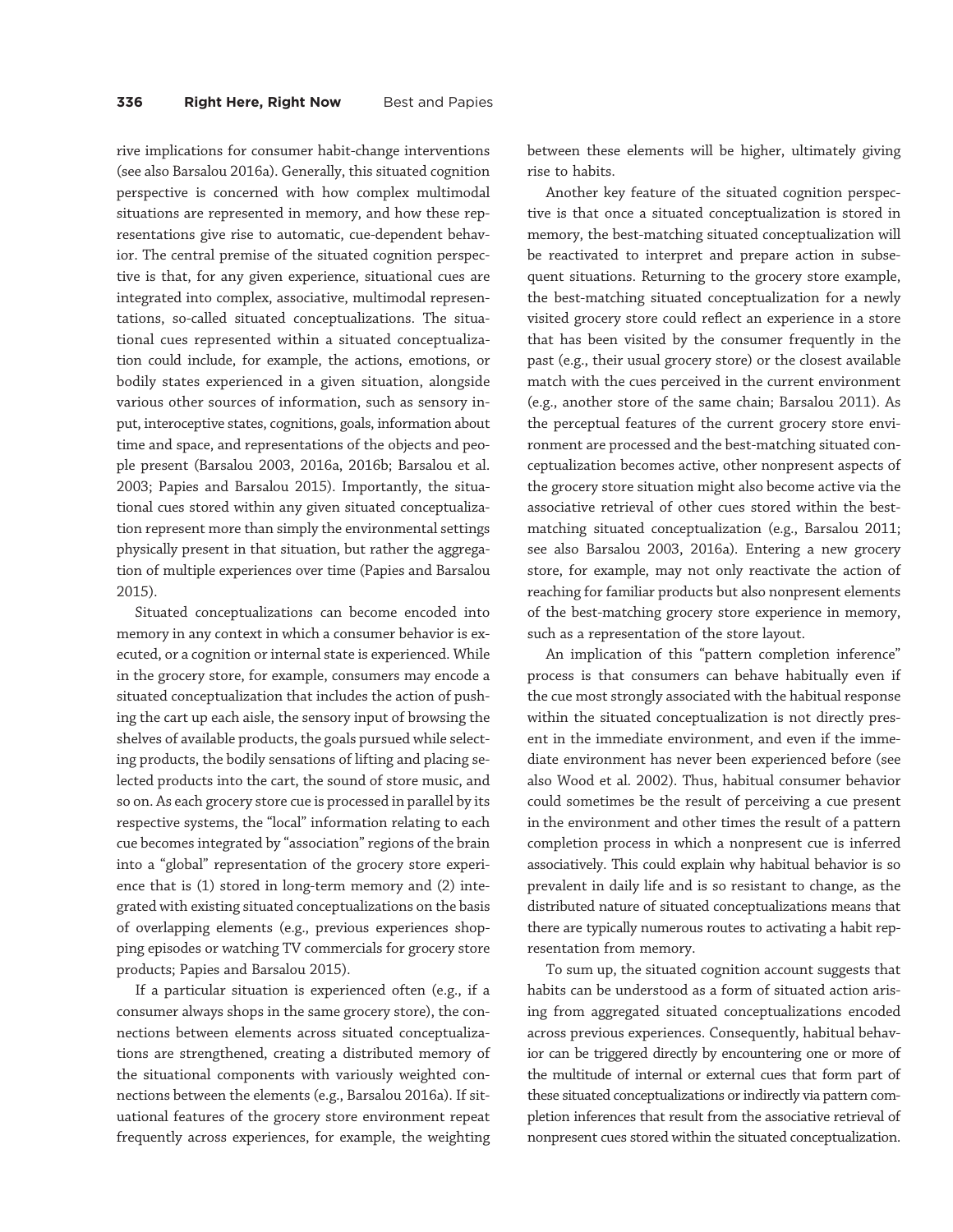# HOW DOES THE SITUATED COGNITION PERSPECTIVE EXTEND EXISTING HABIT ACCOUNTS?

The situated cognition perspective provides a general cognitive mechanism that can account for a variety of automatic, cue-driven behaviors including, but not limited to, habits (for overviews, see Papies and Barsalou 2015; Barsalou 2016a, 2016b; Papies 2016a, 2016b, 2017). Thus, although we focus in this article on applying the situated cognition perspective to consumer habits, the key principles of the situated cognition perspective can be, and have been, applied to understand the mechanisms of other cue-driven behaviors (e.g., impulses, short-term hedonic goals, priming, cravings, and desire; Barsalou and Papies 2015; Barsalou 2016b; Papies et al. 2017).<sup>2</sup> Importantly, existing habit accounts and the situated cognition perspective should be viewed as complementary, rather than competing, approaches with the situated cognition perspective allowing us to conceptualize habits as a specific form of situated action grounded in the conceptual processing systems in the brain.

The situated cognition perspective extends existing habit accounts in several ways. First, it informs our understanding of how habits are represented in memory. A key premise of the situated cognition perspective is that habitual behaviors emerge from complex, aggregated, multimodal situated conceptualizations rather than isolated cue-response associations (see, e.g., Neal et al. 2006; Wood and Neal 2007). Thus, while habit accounts typically assume that a habitual behavior is elicited by a recurring situational cue (or, more recently, associated cue compounds; Wood 2017), it follows from the situated cognition perspective that there are multiple routes to activating the same habitual behavior. The diversity in the range of cues that could activate a situated conceptualization can readily account for why consumers are typically poor at identifying the cue that best predicts their engagement in habitual behavior (Quinn et al. 2010), and why habitual behavior emerges in novel situations despite

the apparent absence of the "habit cue." Furthermore, the idea that habits emerge as populations of aggregated situated conceptualizations can also readily explain why linking new behaviors with existing habits (i.e., piggybacking; see Judah, Gardner, and Aunger 2013) provides an effective way to automate performance of novel behaviors. Recent work, for example, has shown that an effective way to facilitate the long-term use of a new product (e.g., sunglasses, musical instrument, games console) is to integrate the use of the new product into an existing habit (Labrecque et al. 2017). According to the situated cognition perspective, the more elements shared between previously stored situated conceptualizations and new behaviors (e.g., time of day, visual cues, internal states), the more likely the new behavior is to benefit from capitalizing on the preexisting cue associations across situated conceptualizations as the situated conceptualizations become aggregated in memory.

Second, the situated cognition perspective highlights the importance of considering the content of consumers' situated conceptualization rather than simply considering the stability of the contextual cues stored within it. At present, habit strength is typically measured by examining the frequency of behavioral performance and the stability of the context in which the behavior is executed (i.e., behavioral frequency  $\times$  context stability; for an overview of habit measures, see Labrecque and Wood 2015). While some research has attempted to examine the stability of subcomponents of the context (e.g., stabilities of mood, physical location, time of day, other people present; Ji and Wood 2007), there has been relatively little consideration of how the specific situational cues that elicit habits vary across contexts, individuals, and behaviors. In the typical grocery store, for example, there are a multitude of external cues (e.g., product packaging, store music, store layout, other shoppers present) and internal cues (e.g., affective, interoceptive, and bodily states, short-term and long-term goals) present that could become represented within a consumer's situated conceptualization. Focusing only on the stability of the context (or even the stability of subcomponents of the context) restricts our understanding of the mechanisms of habit activation and limits the design of effective behavior-change interventions. Furthermore, the frequency or self-reported perceived automaticity of a given behavior does not provide any insight into the specific cue or cues within stored representations that are driving the habitual behavior of interest (for a similar idea, see Moors, Boddez, and De Houwer 2017). Thus, we argue that if we are to fully understand the mechanisms through which habitual behaviors emerge, we need to not

<sup>2.</sup> Research in the domain of situated cognition suggests that the reactivation of stored situated conceptualizations could lead to "simulations" of previous experiences or events within the context (e.g., Barsalou 2003, 2008, 2009, 2016a). Although simulations are not required to explain how habits influence behavior, the idea that situated conceptualizations can trigger simulations is useful in accounting for how exposure to situational cues, such as food-related images or words, can elicit a strong motivational desire to engage in the associated behavior, such as food consumption (see Papies 2013). For a consideration of how simulations that originate from stored situated conceptualizations could influence consumer behavior, see Papies et al. (2017).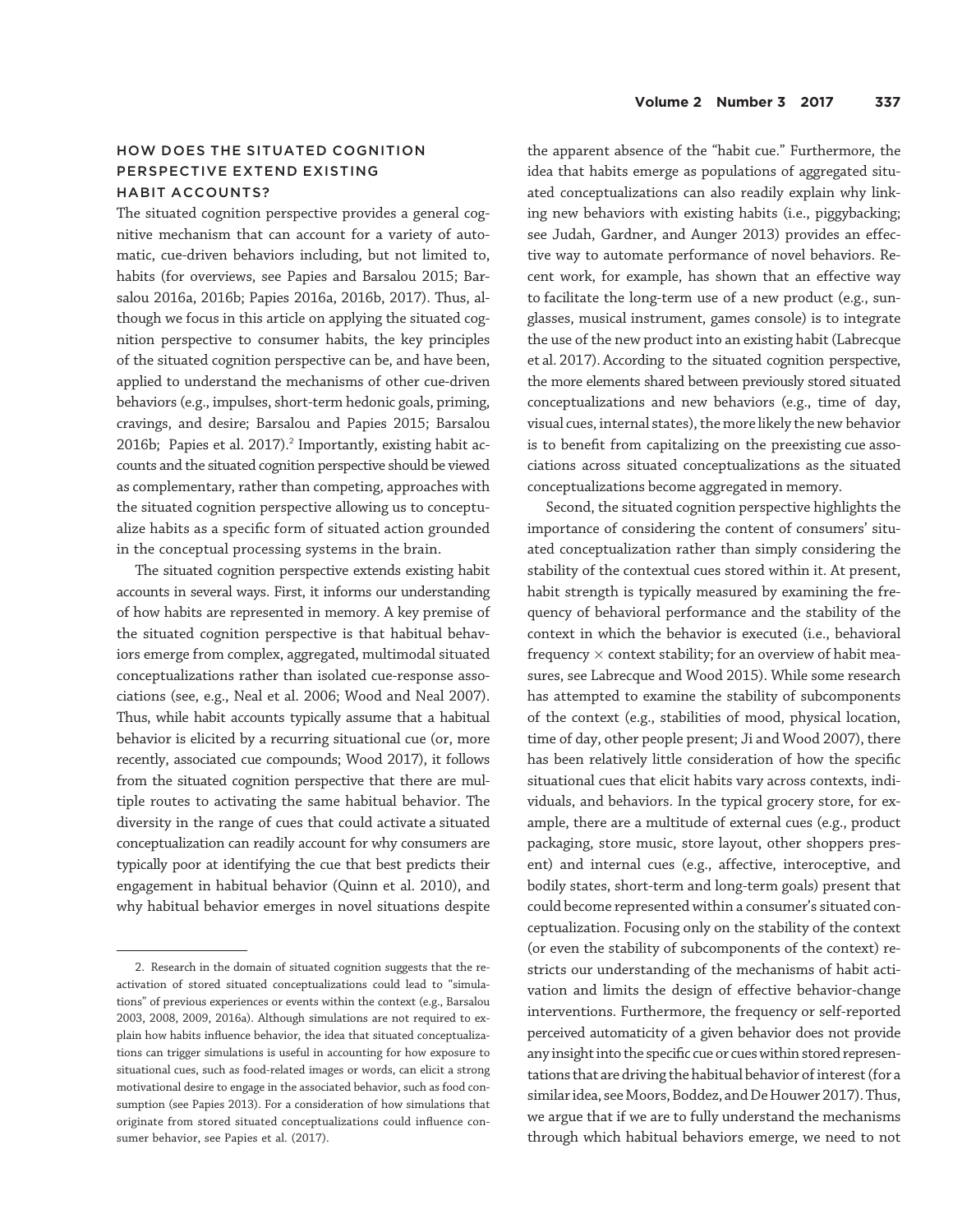only study behavioral frequency and stability of situational cues but also the specific cues within the situated conceptualization that best predict the occurrence of habitual behaviors within and between individuals (for methodological suggestions of how this could be achieved, see "Discussion and Future Research" below).

Finally, we argue that the provision of a unified framework that provides a common mechanism across various automatic, cue-driven behaviors is advantageous for the design of habit-change interventions. Although there are subtle differences in the ways in which situational cues influence behavior, identifying a common mechanism across these influences (e.g., habits, impulses, affordances) is particularly beneficial for the development of consumer behavior-change interventions where there could be many situational influences on consumer behavior. Research in the marketing and consumer behavior domains has, for example, focused on the phenomena of "impulsive purchasing" and the internal and external situational cues that could elicit such unplanned consumer behavior (for an overview, see Muruganantham and Bhakat 2013; also see Verplanken et al. 2005; Strack, Werth, and Deutsch 2006; Kacen, Hess, and Walker 2012). The literatures on consumer habits and impulse purchasing have, however, largely proceeded in isolation. Yet it is likely that, at the most basic level, these influences on consumer behavior similarly arise via the storage and retrieval of situated conceptualizations. The situated cognition account thus provides a useful general framework for researchers and policy makers who aim to develop effective, long-term interventions that target a variety of automatic, cue-driven processes on consumer behavior (see Papies 2016a, 2016b, 2017).

# THE MECHANISMS OF SITUATED INTERVENTIONS TO CHANGE HABITUAL CONSUMER BEHAVIOR

Applying the principles of the situated cognition perspective, there are several ways to develop effective "situated interventions" <sup>3</sup> that change the contents of consumers'

situated conceptualizations and/or change which situated conceptualization is activated in a given context (for an overview see Papies 2016a, 2016b). First, situated interventions can remove the physical presence of situational cues that activate a specific (undesirable) situated conceptualization. Second, situated interventions can replace, or reduce attention to, situational cues that activate a specific situated conceptualization. Third, situated interventions can add new situational cues to the relevant context that, for example, activate competing long-term goals, provide additional information, prompt alternative behavioral responses, or activate less positive thoughts about engaging in the habitual behavior—and therefore change which situated conceptualization guides behavior in that context.

We suggest interventions that successfully modify or replace the situational cues that activate situated conceptualizations are advantageous compared with intention-based interventions as situated interventions directly target the activation of automatic behaviors that would otherwise diminish the effect of intentions (see, e.g., Papies 2016a, 2016b, 2017). Another advantage of developing situated interventions is that they are likely to elicit longer-term behavior change via the gradual formation of new situated conceptualizations, which could elicit new (favorable) habitual behaviors (Barsalou 2016b). The potential for the formation of new habits presents a significant advantage compared with intention-based interventions as, unlike intentions, habitual behaviors are resistant to the effects of time pressure, low self-control, and distraction (e.g., Ouellette and Wood 1998; Hofmann et al. 2008; Neal, Wood, and Drolet 2013; Otto et al. 2013). Thus, the formation of new situated conceptualizations could be an effective way for consumers to "outsource" their control to the environment in situations where new habits could facilitate desirable behavior-change.

# FIVE WAYS TO SITUATE CONSUMER HABIT-CHANGE INTERVENTIONS

In the remainder of this article, we discuss five routes through which behavior-change interventions could target situational cues in the consumer environment through (1) removing or reducing exposure to situational cues that

<sup>3.</sup> Situated interventions can be broadly divided into two categories, namely, "cueing interventions" and "training interventions" (e.g., Papies 2016a, 2016b, 2017). The habit-change interventions discussed here are examples of "cueing interventions" as they as they aim to change existing habits by modifying the critical situational cues in the consumer environment. "Training interventions," on the other hand, aim to change behavior by modifying the contents of existing situated conceptualizations often via

the use of high-repetition training tasks (Papies 2016b, 2017). As we discuss below, however, there is likely to be substantial overlap between these routes when repeated behavior is concerned, as consistently implemented cueing interventions can also serve a training function, by modifying existing situated conceptualizations via retrieval and application.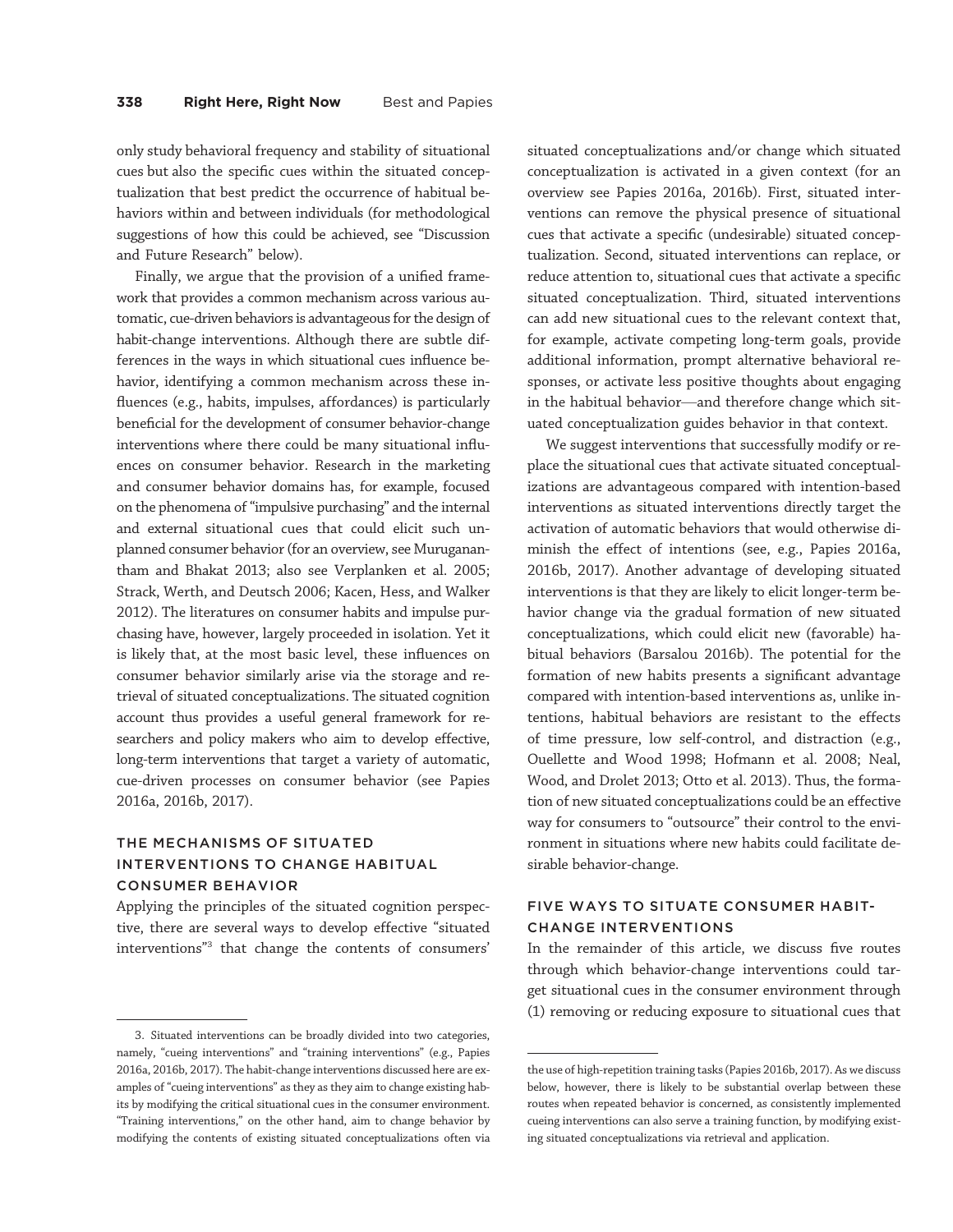activate stored situated conceptualizations, or by adding situational cues that (2) prompt alternative behavioral responses, (3) activate long-term investment goals, (4) increase available information to consumers, or (5) signify the cost of engaging in the habitual behavior.<sup>4</sup> We discuss existing interventions that aim to change consumer behavior via these routes, and we suggest how the effectiveness of these interventions could be improved by applying the principles of the situated cognition perspective.

Before proceeding, we note that each of the examples of existing interventions provided below aims to modify consumer contexts by removing or adding situational cues. It is therefore assumed that these interventions could, in principle, target consumers' cue-driven habitual behavior. In the majority of cases, however, the specific influence or interactions of these existing interventions with habits has not yet been investigated and remains a key area for future research. Note also that some of the interventions discussed could be classed as examples of "nudging." Nudging is a popular umbrella term used in behavioral economics (and more recently in psychology) to describe any intervention that changes behavior in possibly subtle but predictable ways via changes to an individual's immediate environment (Thaler and Sunstein 2009). We highlight, however, that although "nudging" might be a useful descriptive term, it tells us very little about the mechanisms underlying behaviorchange interventions (e.g., Bucher et al. 2016). In the remainder of this article, we therefore not only detail the ways in which situated interventions modify the consumer environment but also outline the mechanisms through which these interventions could influence consumer habits by modifying consumers'situated conceptualizations. By understanding the mechanisms associated with nudging and related phenomena in terms of situated conceptualizations and pattern completion inferences, it is our hope that readers can better study and implement these interventions to target automatic forms of consumer behavior beyond the examples discussed here or in any specific paper (e.g., Verplanken and Wood 2006; Wood and Neal, forthcoming).

## Removing or Reducing Exposure to Situational Cues That Activate Stored Situated Conceptualizations

Once a situated conceptualization is stored in memory, exposure to any element of the situated conceptualization on future occasions can lead to its retrieval. Furthermore, any element of the situated conceptualization that is not directly activated by the current situation can be inferred via pattern completion inferences. Removing or reducing exposure to the populations of situational cues that activate stored situated conceptualizations should therefore provide an effective way to reduce consumers' engagement in habitual behaviors. The removal of situational cues that would otherwise elicit habitual behavior is beneficial as it could lead to longer-term behavior change—if consumers are consistently shielded from these cues, new situated conceptualizations for the situation can be encoded, reducing the overlap between the new situated conceptualization and the populations of associated situational cues that manifest as habits.

The idea that interventions should seek to remove situational cues in order to break existing habits and facilitate the formation of new habits has long been suggested in the habits literature. Verplanken and Wood (2006) suggested, for example, that interventions that remove cues from the immediate context in which habitual behaviors occur are likely to provide an effective habit-change strategy. In support of this suggestion, research in the associative learning literature shows that removing contextual cues is disruptive to previously learned associations in that environment (e.g., Thrailkill and Bouton 2014). Lifestyle changes that modify an individuals' context, such as moving to a new home or workplace, have also been associated with an increased likelihood of successfully breaking old habits (Heatherton and Nichols 1994; see also Wood, Tam, and Witt 2005; Plantinga and Bernell 2007; Thøgersen 2012; Boles et al. 2013; Walker, Thomas, and Verplanken 2015). However, as we discuss later in this section, the situated cognition perspective suggests that the long-term success of these interventions depends on the match between the new situation and the contents of consumers' stored situated conceptualizations. To date, there are some examples of existing interventions that aim to change consumer behavior by removing or reducing exposure to situational cues in the consumer environment. We discuss these examples next.

Removing or Replacing Salient Cues on Product Packaging. One way that existing interventions aim to change consumer behavior is by removing or replacing salient cues on product packaging (fig. 1). In 2012, Australia became the first country in the world to prohibit brand logos and imagery from cigarette packaging, with cigarette packets designed in closely prescribed fonts, styles, and sizes. Since 2017, tobacco products sold in the United Kingdom sim-

<sup>4.</sup> Note, these routes should not be considered mutually exclusive and, in practice, any single intervention could plausibly utilize several of these routes in order to elicit behavior change.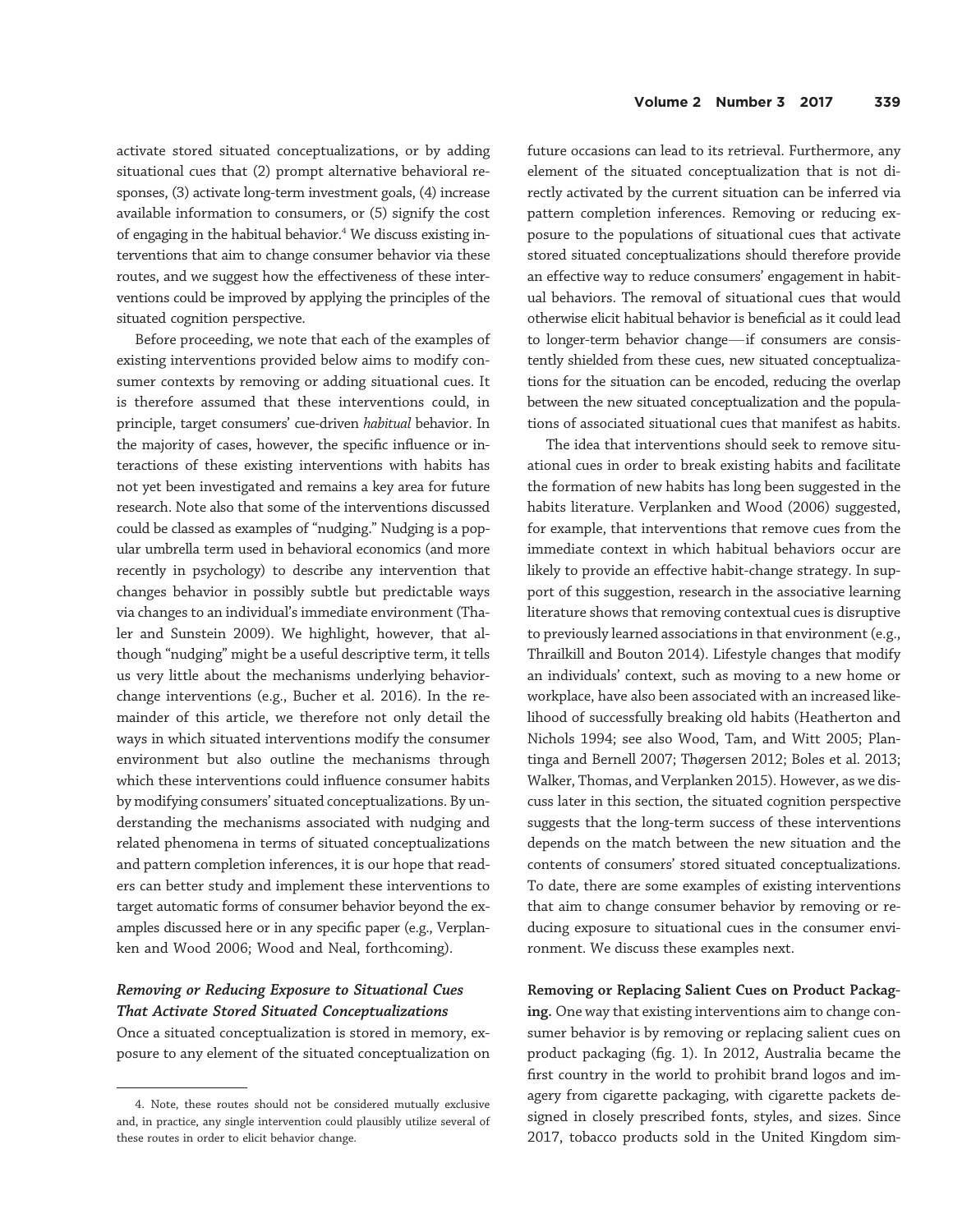#### 340 Right Here, Right Now Best and Papies



Figure 1. Example of a plain packaged (a) cigarette packet and (b) sugar-sweetened beverage bottle with brand cues removed.

ilarly have standardized green packaging with graphic health warnings covering at least 65% of the front and back of the pack. Although the implementation of plain cigarette packaging has been debated, initial studies suggest that the implementation of plain packaging regulations in Australia has been effective in changing consumers'smoking behavior, resulting in a small-to-medium sized reduction in smoking prevalence (Zacher et al. 2014). The implementation of the plain packaging regulation further correlates with a decline in the prevalence of active smoking and with a reduction in the number of cigarette packets openly displayed by consumers in cafes, restaurants, and bars (Zacher et al. 2014). Laboratory research also shows that, relative to branded packaging, plain cigarette packaging reduces motivation to purchase cigarettes (Brose et al. 2014), self-reported engagement in smoking (Moodie et al. 2011; Moodie and Mackintosh 2013), the likelihood of accepting a packet of cigarettes (Hammond, Daniel, and White 2013), and engagement in tobacco-seeking behavior (Hogarth, Maynard, and Munafò 2015). Alongside reducing the activation of learned habits, research suggests that plain cigarette packaging could also change consumer behavior by increasing consumers' attention and positive attitudes toward health warnings displayed on packs (Munafò et al. 2011; Maynard, Munafò, and Leonards 2013; Maynard et al. 2015).

In sum, removing salient cues from tobacco packaging appears to have some success in reducing the purchase of tobacco products, a behavior that, for some consumers, is likely to be elicited, at least in part, by habits. Although plain packaging has most prominently been used as an intervention to reduce tobacco consumption, the introduction of plain packaging could also be an effective way to reduce consumers' purchase of other products where salient cues are present on product packaging, such on sugarsweetened drinks (Bollard et al. 2016; fig. 1).

Limiting Exposure to Product Displays. Another way that current interventions aim to change consumer behavior is by limiting consumers' exposure to in-store product displays. Point-of-sale displays have been shown to be an effective way to increase the marketing and sales of various products, suggesting that exposure to product displays automatically elicits consumers' learned purchasing habits (alongside impulses and product affordances; e.g., Paynter and Edwards 2009; Nakamura et al. 2014; Robertson et al. 2015, 2016). Restrictions on tobacco product displays at the pointof-sale are currently implemented in several countries, includingAustralia, Canada, New Zealand, and the United Kingdom. The exact implementation of the display restriction varies across counties but generally requires that stores keep tobacco products out of sight, under counters, in cabinets, or behind opaque product shields. Although initial research reported limited effectiveness of tobacco product display restrictions (e.g., Centre for Tobacco Control Research 2008; McNeill et al. 2011), more recent research shows the longerterm implementation of these restrictions has been associated with a reduction in the frequency of consumers' tobacco purchases in Australia and Canada by up to 30% (Li et al. 2013; Carter, Phan, and Mills 2014). Experimental research comparing open and enclosed tobacco product displays in a virtual shopping task also demonstrated that current smokers' and recent quitters' urges to smoke and current smokers' tobacco purchase attempts were lower following exposure to an enclosed display than following exposure to an open display (Kim et al. 2014). Thus, the use of product shields appears to be effective in reducing consumers' exposure to cues that would otherwise trigger cue-driven tobacco purchasing behaviors, such as habits, in some consumers. Restrictions on in-store displays of other products, such as sugar-sweetened drinks, alcohol, or fast food, could similarly form the basis of effective interventions to target consumer habits. Future research is required to investigate this possibility.

Increasing the Effectiveness of These Interventions. As demonstrated by these examples, interventions that remove or reduce exposure to situational cues in the consumer environment are likely to have some success in reducing engage-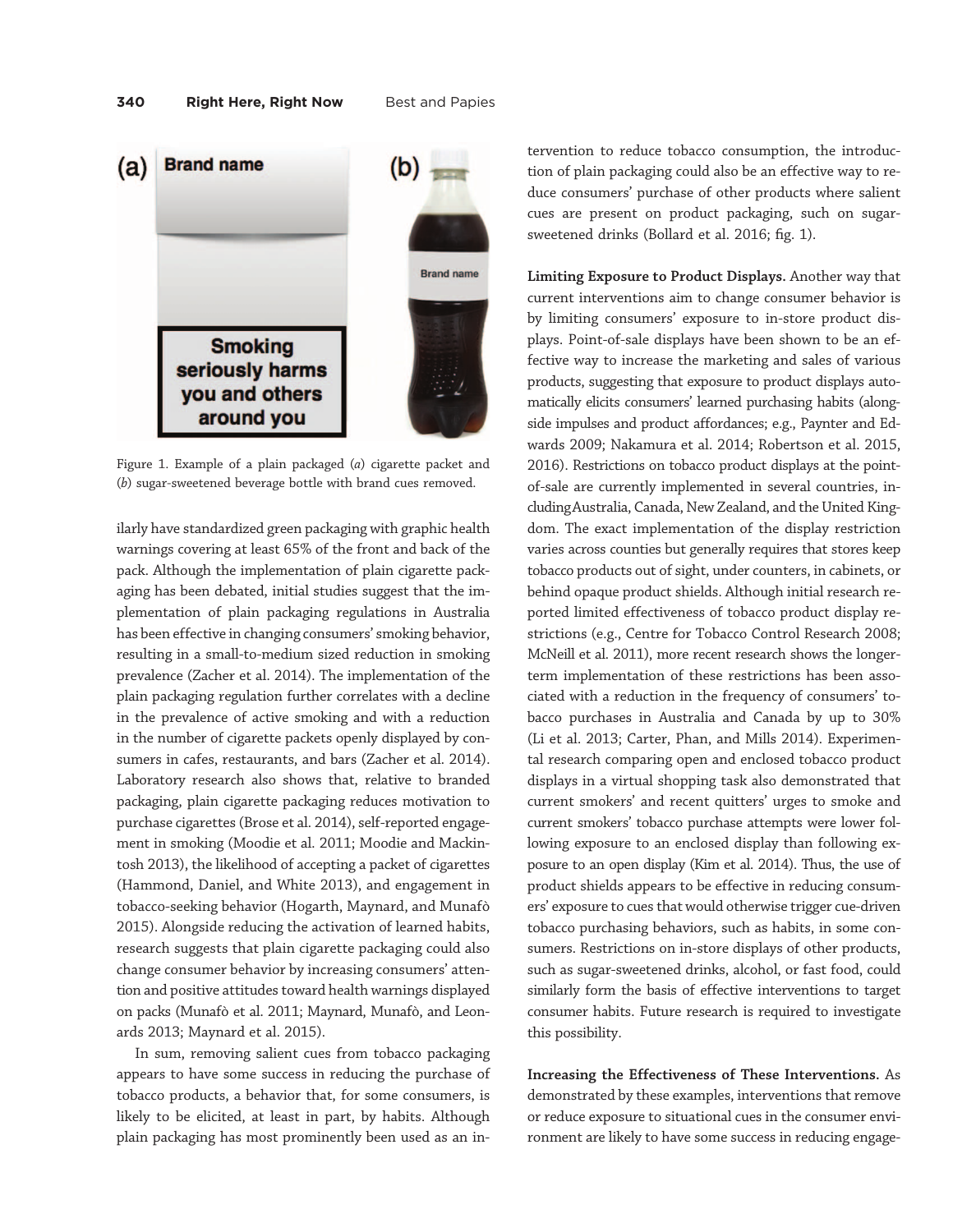ment in cue-driven forms of behaviors including, but not limited to, habits. Current interventions adopting this strategy, however, typically change only one aspect of the situation (e.g., product packaging or product displays) that policy makers assume to most strongly predict engagement in the target behavior. According to the situated cognition framework, however, failure to take into account the associations between cues means that even after removing the most salient cue, pattern completion inferences could simply renew old habits. Renewal of old habits could reduce or even eliminate the long-term effectiveness of the intervention. Even if consumers are shielded from brand packaging or in-store displays, other unchanged cues associated with consumption (e.g., feelings of stress, other people present, store layout) could still activate stored situated conceptualizations (e.g., purchasing cigarettes in a corner store), giving rise to habitual behavior. Consistent with this idea, research suggests that even after the introduction of cigarette product-display intervention, other unchanged situational features could still elicit consumers' habitual purchase of tobacco products (e.g., the price board displayed adjacent to the shielding, seeing other people smoking outside of the store, or even the shutter shielding the cigarettes; Burton, Spaniaard, and Hoek 2013; Burton et al. 2015). Similarly, the limited short-term effectiveness of the (partial) tobacco point of display ban in England has been attributed to the presence of residual cues in the consumer environment that could elicit tobaccoseeking behavior, including the presence of the word "tobacco" on the product shield (Kuipers et al. 2016). Thus, we argue that the most successful habit-change interventions will remove a variety of cues in the target situation, in order to reduce the overlap between old and new situated conceptualizations.

Another implication that follows from the situated cognition perspective is the importance of considering individual differences in the contents of consumers' situated conceptualizations. A salient cue for one consumer may not be the most salient cue for another. In support of this idea, research by Shiffman and colleagues showed that there were differences in the extent to which situational cues predicted smoking in occasional smokers compared with daily smokers, such that occasional smoking was more strongly associated with environmental cues (e.g., being away from home, in a bar, being with friends; Shiffman et al. 2014). Thus, identifying how the content of consumers' situated conceptualizations differs according to key demographic factors is an important first step in the design of interventions that remove or reduce exposure to salient cues in the consumer environment.

Furthermore, developing ways for consumers to identify the contents of their situation conceptualizations that predict engagement in habitual behaviors may allow consumers to use this information to restructure their immediate environment. This is advantageous because while consumers have little control over product packaging and the layout of their local grocery store, they will most likely have some control over their home environment. Indeed, there exists some evidence that when smokers reconfigure their immediate environment to remove cues that may elicit smoking behavior, the likelihood of quitting is increased (Sun et al. 2007). One of the main difficulties, however, is that consumers find it very difficult to pinpoint the relevant cues that initiate habitual behaviors (Quinn et al. 2010). Thus, we suggest that using methodologies derived from the situated cognition perspective to identify the situational cues that best predict engagement in habitual behaviors could be an effective way to develop bespoke, person-specific habit-change interventions, as we discuss in more detail below (see "Discussion and Future Research").

Finally, we argue that the extent to which cues trigger habitual behavior is likely to be highly context-dependent, meaning that interventions that remove, or reduce exposure to, situational cues may not consistently elicit behavior change across contexts, even within the same individual. Consumers could have a smoking habit, for example, that is elicited by different cues across contexts. It is plausible that smoking in social settings is likely to be most strongly dominated by social cues (e.g., people present), whereas smoking alone is likely to be most strongly associated with internal cues (e.g., bodily and affective states). Future research should therefore investigate the extent to which the contents of situated conceptualizations, and thus the cues that elicit habitual behavior, transfer across situations.

# Adding Situational Cues That Prompt Additional or Alternative Behavioral Responses

Alongside removing situational cues from the consumer environment, another way that interventions could change consumer behavior is to add cues that prompt additional or alternative behavioral responses. By prompting consumers to engage in behaviors that they would not otherwise perform, interventions can encourage the formation of new situated conceptualizations, reducing the likelihood of activating the situated conceptualization(s) that would otherwise elicit the (undesired) habitual behavior. Next, we discuss two examples of this approach.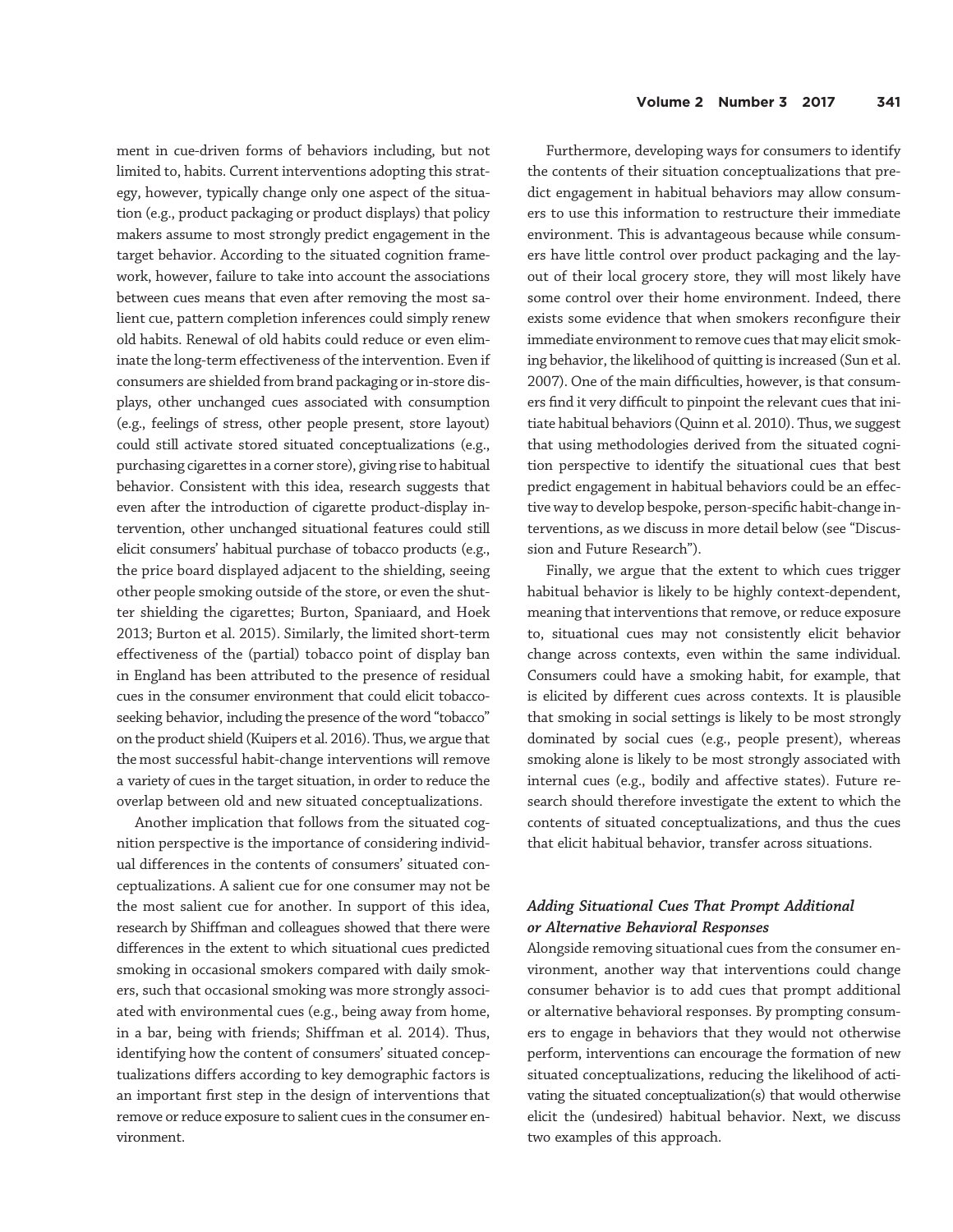Manipulating Product Placement. One way consumer habitchange interventions can prompt additional or alternative behavioral responses is by manipulating product placement. Product placement is a powerful cueing intervention often discussed in the context of "nudging" behavior toward actions that would not otherwise be performed (see Marteau et al. 2011). A recent meta-analysis of 18 studies that manipulated food product placement revealed that foods placed in more accessible locations were more likely to be selected compared with items placed in less accessible locations (Bucher et al. 2016; also see Rozin et al. 2011; Maas et al. 2012). By placing products that would ordinarily initiate habitual behaviors in less accessible locations and placing other products in more salient locations, it is possible to disrupt the activation of the situated conceptualization usually activated in that situation and instead prompt the selection of healthier products that the consumer would not usually purchase (e.g., via affordances or impulse purchasing).

Product placement interventions can be implemented in a range of consumer behavior situations, such as shops, cafés, and online shopping environments. Placing healthy food products at eye level in a cafeteria or next to the cash register, for example, has been shown to increase purchase of these food items relative to items placed in less accessible locations (Thorndike et al. 2014; Kroese, Marchiori, and De Ridder 2016). In addition to manipulating the physical accessibility of products, interventions can encourage consumers to make purchases that are inconsistent with their preexisting habits by changing the placement of products in advertising material, for example, by placing specific food items in more prominent locations in restaurant menus (Dayan and Bar-Hillel 2011; see also Wisdom, Downs, and Loewenstein 2010). Thus, the placement of products in prominent locations in the consumer environment increases the relative salience of these cues by capturing attention at the moment where the situated conceptualization representing the habitual behavior would otherwise be retrieved, such as when making a purchase or placing a food order, prompting the activation of situated conceptualizations that would not otherwise be retrieved in that context.

Changing the Default Options. Another way consumer habit-change interventions can prompt alternative behaviors is by manipulating the option(s) presented to the consumer as the default choice (Thaler and Sunstein 2009). Research suggests that individuals often act in accordance with preset courses of actions (e.g., Park, Jun, and Macinnis 2000; Johnson, Bellman, and Lohse 2002). Requiring people to opt out of, rather than opt in to, donating their organs or taking a vaccine, for example, has been associated with increased organ donation (e.g., Johnson and Goldstein 2004) and vaccine uptake rates (e.g., Chapman et al. 2010). Research suggests that changing the default options can similarly provide an effective way to change consumer behavior. Data from quick-serve restaurants has shown that changing the default food options from fries and a fried dessert to either rice or beans and an applesauce dessert, reliably reduced purchase of the fries and fried dessert (McCluskey, Mittelhammer, and Asiseh 2011). A similar intervention that targeted children's meal options in another restaurant chain also showed that orders following implementation of the default intervention were significantly more likely to include healthy side dishes (Anzman-Frasca et al. 2015).

Thus, it seems likely that changing the default options reduces the effort required to engage in alternative courses of action than would otherwise be initiated by the activation of the situated conceptualization usually retrieved in that situation. Importantly, however, we suggest that habitchange interventions that operate via changes to the default options should introduce the new default options without attracting too much attention to them. This way, the default options prompt alternative nonhabitual behaviors, with the new option being viewed as "normal" rather than "exceptional," allowing for the gradual integration of the new behavior into consumers'situation conceptualizations for that situation, facilitating new habit formation. Future research is required, however, to investigate the effect of consumers' awareness on the effectiveness of default interventions.

Increasing the Effectiveness of These Interventions. Most interventions that aim to change consumer behavior via the addition of new cues focus on changing the immediate accessibility of preexisting cues (e.g., food products in stores/ restaurant or the position/default availability of items on menus). However, according to the situated cognition perspective, the addition of other cues into the consumer environment should similarly serve to prompt alternative courses of action. One such cue that could elicit behavior change relates to the behavior of other people present in the situation. According to a recent meta-analysis, social modeling effects exert a strong influence over food consumption behavior (Vartanian et al. 2015). Social modeling effects could arise through a variety of cues in the consumer environment, such as another person present (e.g., another diner or shopper), environmental cues (e.g., by leaving empty wrappers on display as a sign of what other people have eaten) or by textual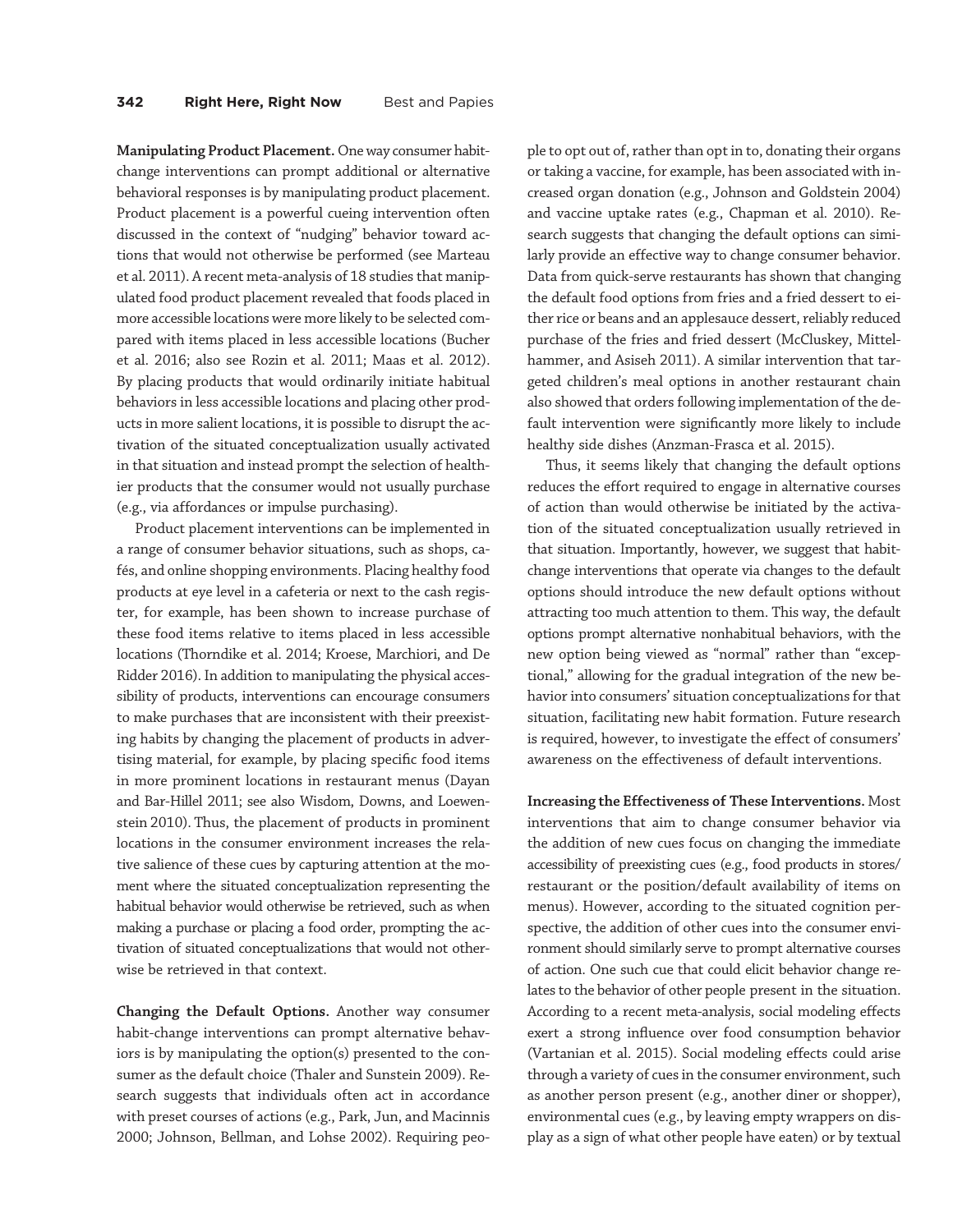information (e.g., by providing a list of amounts eaten by supposed previous participants in a study; for an overview of social eating effects, see Higgs and Thomas 2016). Research also shows that perceived social norms predict habitual intake of food and vegetables, as well as snacking (Wouters et al. 2010; Lally, Bartle, and Wardle 2011). Future research should therefore investigate the extent to which habitual behavior changes according to the social environment, and how the addition of social modeling cues influences the retrieval of consumers' situated conceptualizations.

Importantly, regardless of the cue, the situated cognition perspective suggests that the alternative behavior should be prompted at the critical moment in which the situated conceptualization leading to the undesired, habitual behavior would have otherwise become active; if the alternative behavior is prompted too early, the effects will diminish prior to the activation of situated conceptualization; if the alternative behavior is prompted too late, activation in the bestmatching situated conceptualization will have already elicited the cue-driven behavior typically executed in that context.

## Adding Situational Cues That Activate Long-Term Goals

Consumers often have long-term goals to, for example, save money or purchase healthy foods (see, e.g., Ji and Wood 2007). The influence of these long-term goals on behavior, however, tends to be less than the effect of habits most likely because long-term goals are rarely activated at the moment in which the habitual behavior is initiated (e.g., when consumers enter the grocery store and situated conceptualizations that favor short-term goals are activated). A key premise of the situated cognition perspective is that goals can be represented alongside other internal and external situational cues within a situated conceptualization. Thus, the activation of alternative situated conceptualization containing long-term goals (via the placement of additional situational cues) that are incompatible with the habitual behavior could form the basis of effective consumer situated habit-change interventions (Papies 2016a, 2016b). "Goal priming" interventions use situational cues to activate a prepotent goal, such that the presentation of the goal prime elicits an effect on information processing and behavior in the pursuit of the primed goal (Custers and Aarts 2007).

A growing body of research has shown that the addition of goal-related cues into the critical situation is effective in activating a range of goal-directed behaviors (e.g., Wryobeck and Chen 2003; Anschutz et al. 2008; Brunner 2010; Papies

and Hamstra 2010; Brunner and Siegrist 2012; Papies and Veling 2013; Papies et al. 2014). Research shows that when chronic dieters were exposed to dieting magazines and commercials, these activated their long-term dieting goals, reducing their expected and actual intake from large food portions (Versluis and Papies 2016). A recent meta-analysis of the priming literature across domains confirmed that exposure to goal-related words can trigger behavior consistent with the primed goal, especially when the primed goal is strongly valued by the individual (Weingarten et al. 2016). Although much of the research into goal priming focuses on healthrelated behaviors, research has shown that goal priming can also be used to change other, non–health related consumer behaviors, such as the selection of environmentally sustainable products (Tate, Stewart, and Daly 2014). Importantly, while initially paying attention to the prime appears to be required for this approach to be effective at activating the longterm goal, once consumers have processed the goal-related cue it appears to exert an effect on behavior without conscious awareness (Papies et al. 2014). These findings suggest that adding situational cues to the environment that prime long-term goals relevant to the consumer can reduce the influence of existing habits by activating situated conceptualizations consistent with primed long-term goal that would not otherwise be retrieved in that situation.

Goal primes can be integrated into a range of consumer situations. In a field experiment conducted by Papies and colleagues, goal priming was successfully implemented in a grocery store by handing a recipe flyer to consumers as they entered the store (Papies et al. 2014). The findings showed that overweight and obese customers who were handed a recipe flyer containing health-related primes purchased 75% fewer high-calorie snacks than similar customers who were handed a flyer that did not contain any primes (2014). Similarly, placing a poster in the window of a butcher store describing a low calorie recipe with words, such as "slim figure," "extra slim," and "weight," resulted in reduced consumption of free meat snacks compared with a control condition in which the poster was not displayed (Papies and Hamstra 2010). Placing a poster that primed slimness next to a vending machine has also been shown to reliably increase sales of healthy food items (Stöckli et al. 2016).

Importantly, the presentation of goal prime cues could be an effective way to break consumer habits because it may serve to redirect attention away from situational cues that would otherwise activate consumers' situated conceptualizations underlying habitual behavior. In support of this idea, recent findings suggest that presentation of a goal prime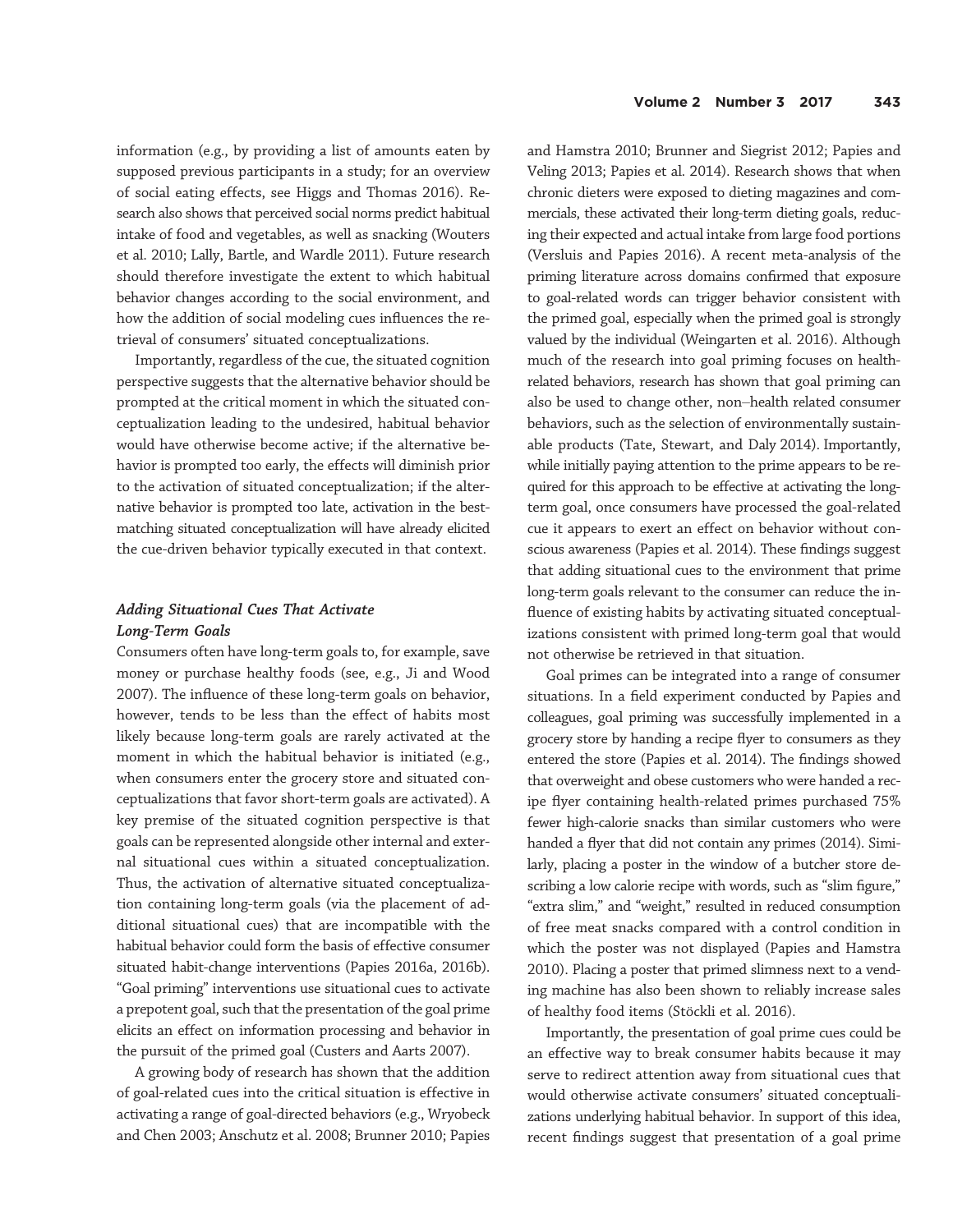changes behavior by modifying the way in which consumers perceive their immediate environment, such that consumers attend more to products that are consistent with their activated goal state than they otherwise would. A recent eye-tracking experiment using an online grocery store task showed that the presentation of health-goal primes to consumers via advertisements on the screen, increased the proportion of time consumers spent looking at low-energy food products compared with a condition in which the advertisements did not contain any health primes (van der Laan et al. 2016). Furthermore, the amount of time consumers spent looking at the low-energy food products mediated the efficacy of the health goal prime in changing food choices. Therefore, if goal priming is to be successfully implemented as a consumer habit-change intervention, it is essential that the prime is situated, such that it captures attention and activates the desired goal state in the situation and in moment in which the situated conceptualization representing the habitual behavior would typically be retrieved from memory.

Combined, these findings suggest that the addition of situational cues into the consumer environment can change automatic forms of behavior via the activation of motivationally relevant long-term goals (e.g., to lose weight) that compete with the automatically activated situated conceptualization. While the use of goal primes may be a particularly effective intervention in the short term, when a person consistently performs a goal-directed behavior within a specific context, this will likely become part of the situated conceptualization, associated with the multitude of cues present in that situation, thus inducing longer-term habit change. This could mean that the goal will become activated habitually on subsequent visits to the situation, even when goal primes are no longer present.

Increasing the Effectiveness of These Interventions. According to the situated cognition perspective, the effectiveness of consumer goal priming interventions depends on three key factors (for an extended discussion, see Papies 2016a): (1) identifying a target group of consumers who have a long-term goal that conflicts with their habitual behavior; (2) activating the long-term goal at the critical moment—if the long-term goal is activated too early, attention will not be sufficiently redirected away from the contextual cues that would otherwise elicit the situated conceptualization that would elicit habitual behavior; (3) consumers having already performed the behavior to achieve the long-term goal (e.g., dieting) and thus already have a stored a situated conceptualization representing the long-term goal and the associated goal-congruent behavior, in order for the goal prime to activate the situated conceptualization consistent with the long-term goal; (4) selecting situational cues that are strongly associated with the rewarding outcome of behaving in accordance with the goal—to activate a long-term dieting goal, for example, the situational cues should represent the goal state of being thin, rather than the negative outcome of being overweight.

Future research should examine whether habit formation can arise from repeated exposure to goal prime cues and the mechanisms through which activated goals can be translated into habits (see also Papies 2016b). Furthermore, given the debate surrounding the extent to which habits are mediated by goals in the habits literature, a consideration of the extent to which the cued activation of long-term goals and the cued activation of habitual behavior within consumers' situated conceptualizations arise through similar routes is an important area for future research.

## Adding Informational Cues to the Situation

Situational cues can communicate a normative message regarding the most "appropriate" way to behave in a given situation, such as appropriate foods to select in a certain store or an appropriate amount of food to consume at a buffet. When consumers repeatedly behave in accordance with these cues, associations can form between populations of cues within consumers' situated conceptualizations, giving rise to habitual behavior. An established finding in food research is, for example, that consumers tend to be poor at judging how much is an appropriate amount of food to consume and therefore base their portion-appropriateness judgment on the portion or pack size presented to them (for a metaanalysis, see Hollands et al. 2015). The portion or pack size may be particularly strongly represented within some consumers' situated conceptualizations, and this may activate a particularly strong consumption habit for these so-called plate-cleaners who consistently consume the whole plate of food presented to them regardless of the portion size (e.g., Rolls, Morris, and Roe 2002). Research suggests, however, that while the portion or pack size may communicate an initial consumption starting point, the provision of additional informational cues could activate alternative situated conceptualizations that prompt consumers to adjust, or better regulate, their habitual behavior via the activation of selfcontrol (i.e., "stopping") goals (e.g., Marchiori, Papies, and Klein 2014; Versluis, Papies, and Marchiori 2015).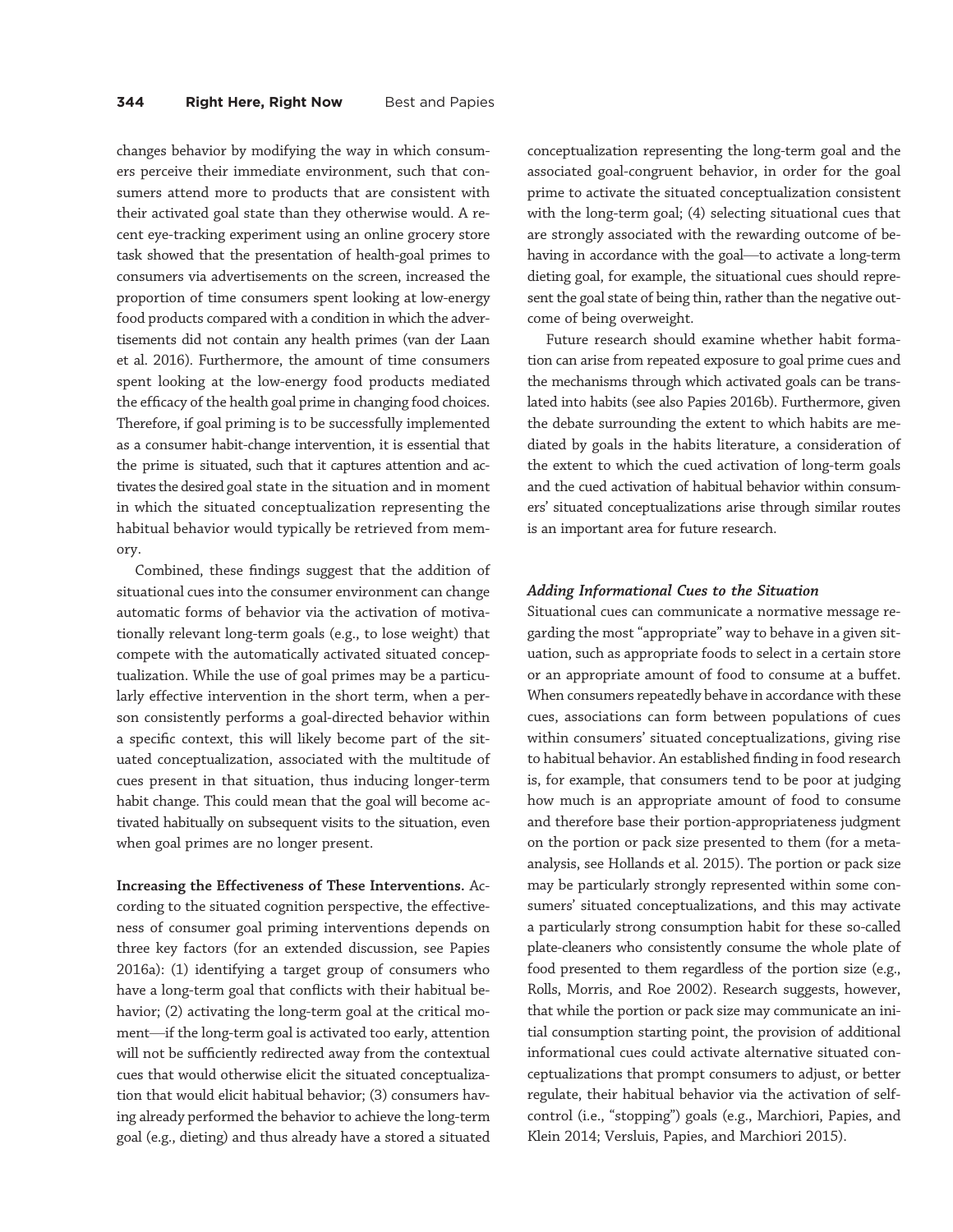Interventions could therefore change consumer habits by adding informational cues to the consumer environment that are associated with alternative courses of action to the default, habitual, response (such as consuming a large amount of food when presented with a large portion). This way, there is a gradual shift in behavior as the new and old situated conceptualizations become integrated in memory, decreasing the strength of the old habit. Although the specific mechanisms through which informational cues influence behavior have not yet been investigated, interventions that add information cues could change consumer behavior by (a) encouraging consumers to engage in, possibly unconscious or automatic, regulatory processes; (b) activating a long-term goal (see "Adding Situational Cues That Activate Long-Term Goals" above); or (c) signifying the perceived cost related to the habitual behavior (see "Adding Situational Cues That Increase the Salience of Negative Outcomes Associated with Engaging in the Habitual Behavior" below). In this section, we discuss two examples of how interventions can change behavior by adding informational cues into the consumer environment.

Communicating Normative Information. First, interventions could add informational cues that communicate additional normative information to the consumer. Research suggests, for example, that the addition of pictorial serving size cues (Versluis et al. 2015; fig. 2) or written serving size labels (Spanos, Kenda, and Vartanian 2015) on food packaging is effective in reducing consumers' food consumption, especially when placed on a large pack. The provision of plates and bowls containing consumption information has

similarly been shown to be associated with greater weight loss in obese patients compared with plates with no portion size information (Pedersen, Kang, and Kline 2007; Kesman et al. 2011). In addition to being effective in modifying food consumption habits, the addition of informational cues can also influence alcohol consumption. In a recent study, habitual social alcohol drinkers were presented with beer in either a glass with volume markers that denoted 1/4, 1/2, and 3/4 points, or a plain glass. The results showed that the rate of consumption was slowed, and the total interval duration between sips increased when the beer was served in the glass with volume markers than when the beer was presented in an unmarked glass (Troy et al. 2017; fig. 2). Combined, these findings suggest that when additional informational cues are provided to consumers at, or close to, the moment of consumption, consumers have more information on which to "adjust" their consumption behavior. This could lead consumers to engage regulatory processes that limit the effect of cues that would otherwise activate the stored situated conceptualizations leading to habitual behavior. In other words, the provision of consumption-related cues could prime the activation of automatic forms of control that would not otherwise become activated in the situation, by making links in consumers' situated conceptualizations between specific cues and selfcontrol goals.

Several current interventions attempt to change consumer behavior by placing informational labels on food and drink products. Nutritional labeling is mandatory within the European Union, and new legislation in the United States requires that restaurant menus include calorie information alongside a statement to consumers that additional



Figure 2. Example of  $(a)$  a pictorial serving size label based on Versluis et al. (2015) and  $(b)$  an alcoholic beverage glass with consumption markers based on Troy et al. (2017).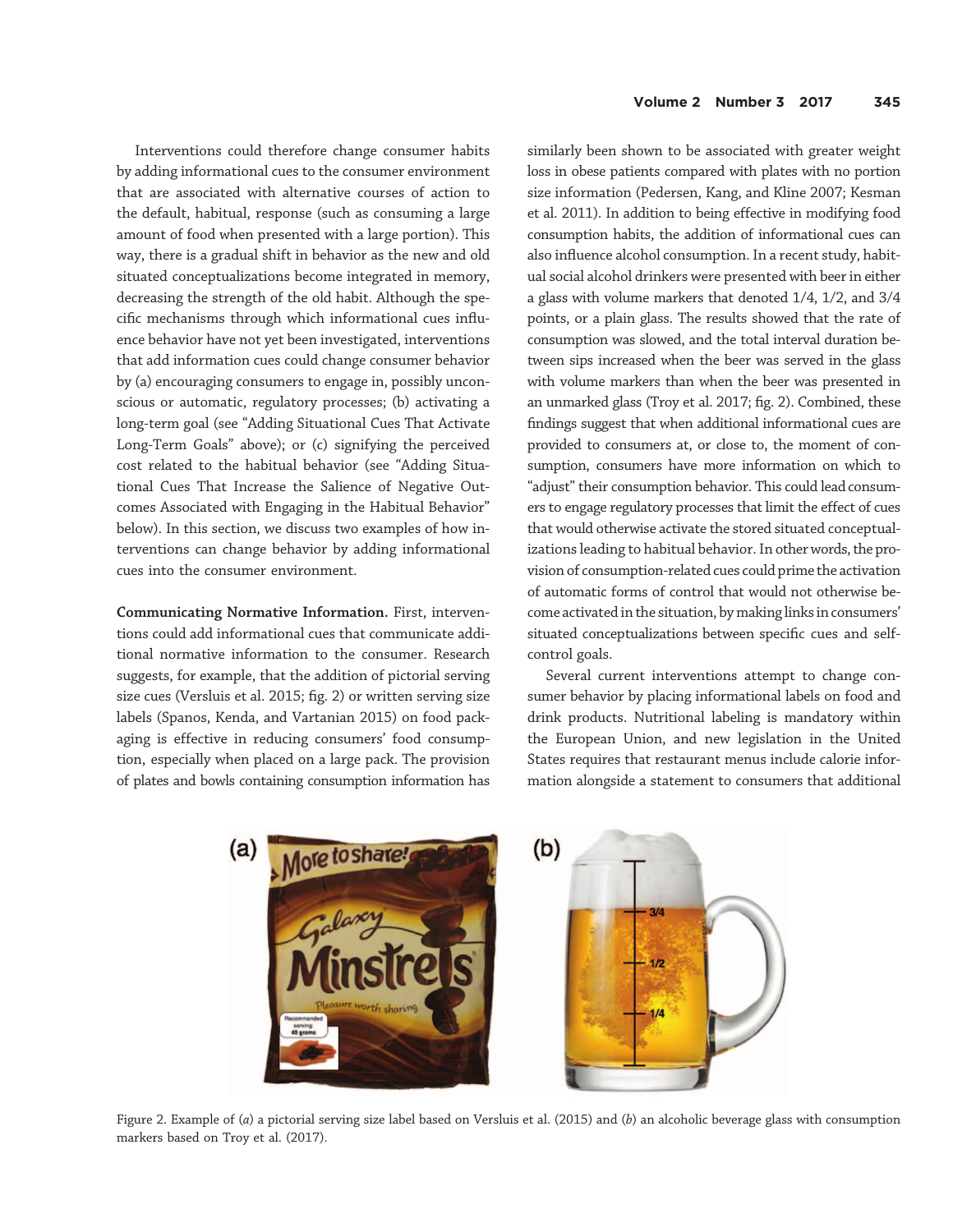nutritional information is available on request. The US Food and Drug Administration (FDA) also recently announced that, by July 2018, all food packaging in the United States must depict labels containing nutritional information presented both "per serving" and "per package" (for an overview, see FDA 2016a; Malik, Willett, and Hu 2016). The aim of these labels is to assist consumers in making more "informed choices" about the products that they purchase. Recent reviews suggest, however, that while these informational labels on food and drink products tend to be effective in helping consumers to identify healthy products, they do not seem to have a discernible effect on actual purchases (Hawley et al. 2013; VanEpps et al. 2016; Shemilt, Hendry, and Marteau 2017).

It is possible that the effectiveness of informational cues in changing consumer habits is influenced by the extent to which they effectively communicate an alternative course of action (see Versluis et al. 2015). Serving size information might, for example, be more effective when it can easily be mapped onto the food portion or package. In support of this idea, research suggests consumers find it difficult to understand nutritional or serving size information that is reported in grams (Faulkner et al. 2012) and instead typically represent their consumption in more easily countable units (Geier, Rozin, and Doros 2006; Marchiori, Waroquier, and Klein 2011). Beyond food research, studies suggest that the placement of energy-efficiency labels on household products might be more effective in changing consumer behavior if they show the monetary difference between different energy rating levels rather than only providing an abstract rating level. In other words, labels that make it easier to evaluate information in terms of size or monetary cost are more effective in reducing the "information asymmetry" between the labels and the cost involved with the selection of the product (see, e.g., Gaspar and Antunes 2011), thus increasing the likelihood of activating alternative situated conceptualizations.

Communicating Risks. Second, interventions could add informational cues that communicate a public health message about the risks involved in engaging in the habitual behavior. Research suggests that the use of large, pictorial labels that communicate a health-warning message on tobacco packaging appears to be associated with reduced tobacco purchases (e.g., Hammond 2011; fig. 3; for an extended discussion of the effectiveness of health warning labels, see "Removing or Replacing Salient Cues on Product Packaging" above). Recent work has similarly shown that, relative to a no warning label condition, the inclusion of a healthwarning label on sugary drink packaging in an mock vending machine task reduced consumers' selection of the sugary drinks and reduced selection of coupons for future sugary drink purchases (VanEpps and Roberto 2016; see also Roberto et al. 2016). Outside the laboratory, existing interventions that add health-related warning labels directly to food packaging also seem effective in changing behavior.



Figure 3. Example of  $(a)$  a health-warning label featured on the front of Australian cigarette packets and  $(b)$  a possible food product healthwarning label based on the salt intake intervention currently implemented in Finland.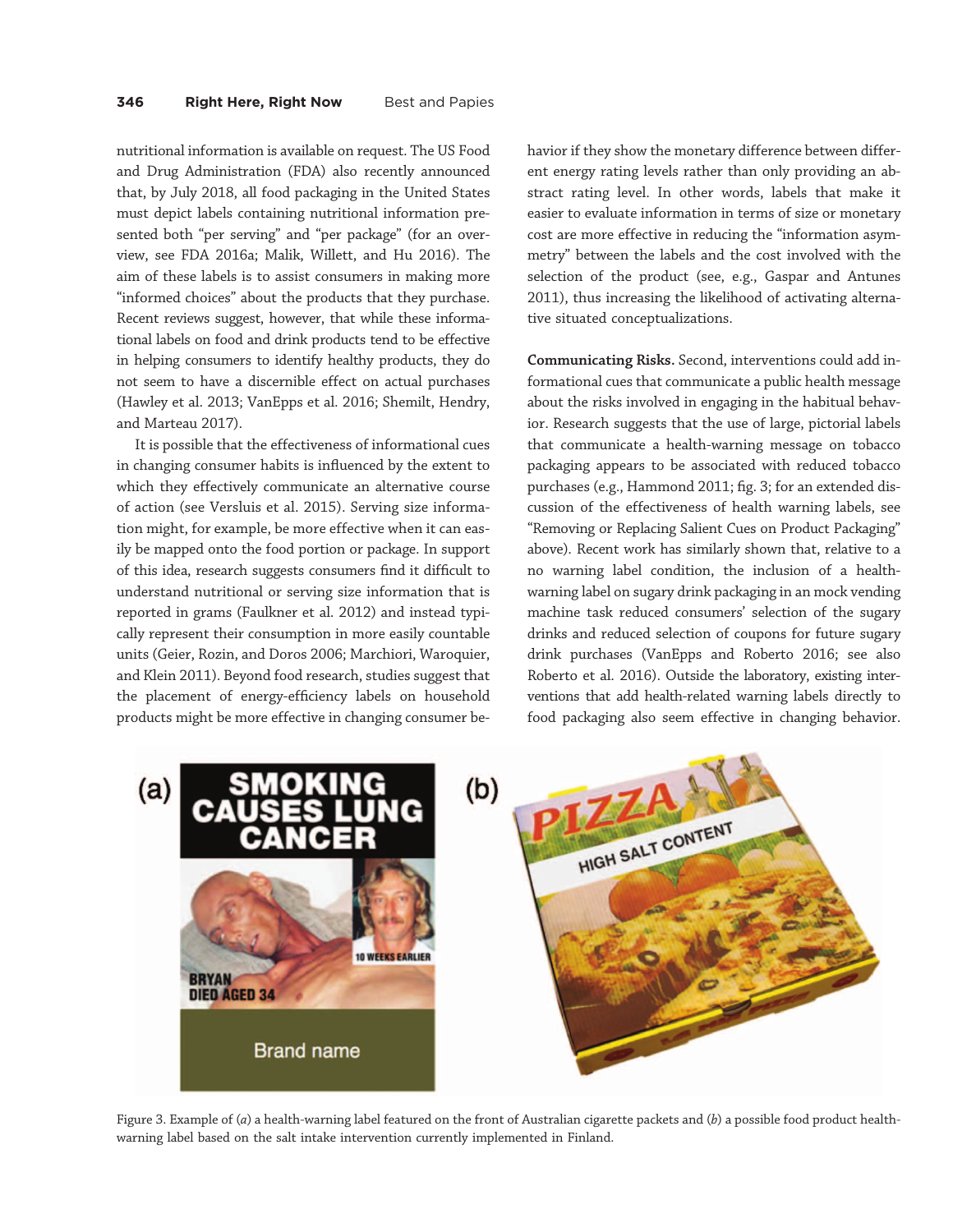The mandatory inclusion of a salt warning ("high salt content") on food products in Finland, for example was linked with population-level reductions in salt intake (He and Mac-Gregor 2009; Trieu et al. 2015; see fig. 3). Similarly, the addition of artificial sweetener warning labels on drink packaging in the United States was also associated with decreased sales of these products (Schucker et al. 1983; note that these labels were removed in 2000).

The introduction of warning labels on food and drink products is expected to increase in the coming years; in 2015, for example, city supervisors in San Francisco passed an ordinance requiring billboards advertising sugar-sweetened drinks to include a health warning message. The addition of health warning labels on product packaging or advertisements might be effective in activating health-related goals via the activation of situated conceptualizations containing long-term goals (see above) or by increasing the salience of negative outcomes associated with behavioral performance represented in consumers' existing situation conceptualizations (see below). Future research is required to investigate these possibilities and to determine whether public health labels prompt consumers to better regulate their existing habits, form new habits, or both.

Increasing the Effectiveness of These Interventions. When developing habit-change interventions based on the implementation of informational cues, it follows from the situated cognition perspective that it is important to consider three key factors that may moderate their effectiveness. First, consumers must notice the informational cue in order for it to influence consumer habits (see, e.g., Versluis et al. 2015). This suggests that to change habitual behavior, it is essential that the informational cue is salient enough to compete with the other visual features of the packaging or consumer environment, otherwise the cue will not be stored within consumers' situated conceptualization, and behavior will not be changed in the long-term. Consistent with this suggestion, the US FDA (2016b) suggests that informational labels relating to food products should be placed adjacent to the name or price of menu options or in close proximity if the food products are not listed on a menu or menu board. Another way to increase attention to informational labels could be to include emotive content. Research by Harris and colleagues suggests that emotionally stimulating warning messages (e.g., familial impact and financial factors) have the advantage of capturing the attention of gamblers over traditional messages about responsibility (Harris, Parke, and Griffiths 2016).

Second, it is likely that consumers' own and perceptions of others' evaluations of appropriate behaviors are likely to moderate the effectiveness of informational cues in eliciting behavior change (Versluis et al. 2015; see also Fay et al. 2011). Research shows, for example, that exposure to a message emphasizing the healthy eating habits of other students increased consumption of fruit and vegetables, relative to exposure to a message communicating the health benefits of fruit and vegetable consumption (Robinson, Fleming, and Higgs 2014). Importantly, the effects of the social norm message on consumption were only observed in consumers who did not already have strong fruit and vegetable consumption habits, suggesting that normative messages could facilitate the formation of new situated conceptualizations in consumers who do not already have strong habits. Combined, this suggests that interventions that operate via the addition of informational cues might be best accompanied with interventions that educate consumers about, for example, the nutritional properties of the products they and others eat, in order to increase their motivation to take healthrelevant information into account.

Third, informational cues should be presented in such a way that consumers can readily process the implications of the information provided, in order for the cues to become associated with alternative courses of action or communicate the direct negative implications of engaging in the habitual behavior. Research shows that the most effective warning messages aimed at problem gamblers were those that contained information about the amount of money spent compared with self-appraisal messages (Gainsbury et al. 2015). Furthermore, the addition of warning labels or consumption markers on plates or glasses, for example, might be more successful in reducing consumers' food consumption than the addition of serving size recommendations that require effort to map on to the plates or glasses used. By integrating the warning label into the cue that would otherwise elicit habitual consumption (e.g., the plate or glass), the alternative behavior is prompted at the crucial moment in which the previously learned situated conceptualization is activated, gradually changing the weights between the elements represented within the situated conceptualization for that context.

Combined, we suggest that interventions can target consumer habits by placing additional cues in the environment that provide consumers with additional information. Little research has been conducted into the specific mechanisms through which informational cues influence habitual consumer behavior. It could be informational labels that pro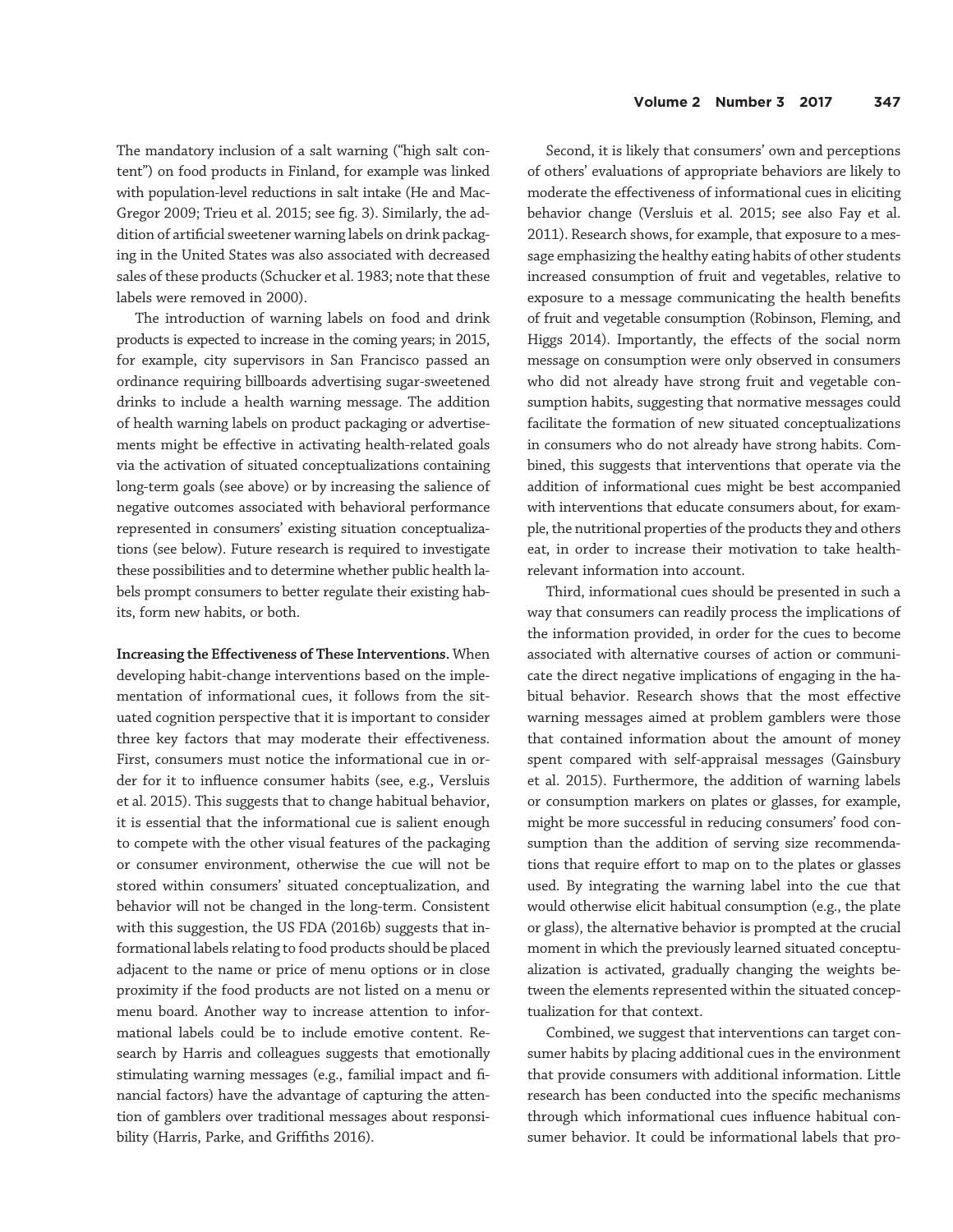vide consumption cues reduce the influence of existing habits by prompting consumers to monitor their habitual behavior in an automatic manner without conscious awareness. Alternatively, informational cues that provide consumers with a health-warning message could reduce the influence of habits by activating situated conceptualizations representing a long-term health-related goal or increasing the perceived cost associated with engaging in the habitual behavior. Thus, while the addition of informational labels appears to be effective in changing consumer behavior, future research is required into the mechanisms through which these behavior change effects arise and the extent to which this new information is integrated into consumers' existing situated conceptualizations. A systematic understanding of these mechanisms would allow researchers and policy makers to further develop and fully harness the potential of these habit-changing interventions.

# Adding Situational Cues That Increase the Salience of Negative Outcomes Associated with Engaging in the Habitual Behavior

A popular behavior-change intervention in the field of behavioral economics is to increase the cost of engaging in the behavior (e.g., Thaler and Sunstein 2009). Although such interventions are likely to be effective in changing behavior, it follows from the situated cognition perspective that these interventions are likely to be most effective when they are accompanied with situational cues that clearly remind consumers of the cost incurred when engaging in the habitual behavior. Situational cues can increase the salience of a variety of costs associated with performing a given habitual behavior, such as a health-related (e.g., via health-warning labels; see "Adding Informational Cues to the Situation" above) or financial costs, or they can increase the salience of restrictions on where the habitual behavior can occur (irrespective of whether the situated conceptualization is activated). Across all types of cost, we argue that additional situational cues that highlight negative outcomes associated with performing a habitual behavior serve to change behavior by activating less positive thoughts about engaging in the behavior, thus changing the content of consumers' situated conceptualizations.

Limited research to date has directly examined the effect of adding situational cues that highlight the cost of engaging in habitual behaviors. In this section, we therefore discuss examples of interventions that aim to increase costs of a given behavior and highlight throughout how the effectiveness of these interventions could be increased via the addition of situational cues to the relevant consumer context that (a) highlight price increases due to taxation or minimum product price regulations or (b) highlight restrictions on the situations in which consumers can engage in the habitual behavior.

Increasing the Salience of Costs. One way that interventions can disrupt consumer habits is by adding situational cues that increase the salience of financial costs of a specific product. By adding such cues, the situational cue that would otherwise activate the situated conceptualization representing the habitual response also becomes tied to a negative affective state represented within the situated conceptualization. Consistent with this idea, research suggests that the most effective interventions that introduce a financial cost are those that also add a situational cue that highlights the increased financial cost at the moment of product selection, such as on the product price label, rather than at the pointof-purchase (Chetty, Looney, and Kroft 2009). Similarly, when consumers are made aware of the tax increase, raising cigarette prices has been shown to provide an effective way to reduce rates of smoking in youths, young adults, and consumers with low socioeconomic status (e.g., Bader, Boisclair, and Ferrence 2011; Chaloupka, Straif, and Leon 2011; Nikaj and Chaloupka 2014; Van Hasselt et al. 2015; see also Jha and Peto 2014). Similar effects of price increases via tax or minimal pricing policies have also been reported for alcohol purchases (Booth et al. 2008; Wagenaar, Tobler, and Komro 2010). Analyses of data from British Colombia, where minimum alcohol pricing policies are currently in place, also show that a minimum unit price for alcohol is associated with a reduction in the prevalence of alcoholrelated deaths and hospital admissions (Stockwell et al. 2013; Zhao et al. 2013). In particular, alcohol-pricing increases may be particularly effective among heavy drinkers who most likely have strong alcohol consumption habits (Holmes et al. 2014), especially when the alcohol-pricing increase is made salient at the point of product selection.

In addition to tobacco and alcohol, habit-change interventions via product price increases are being increasingly implemented to reduce purchasing of sugary drinks. Systematic reviews indicate that adding a tax to sugar-sweetened beverages is an effective way to reduce their consumption, as well as long-term obesity (e.g., Eyles et al. 2012; Ng et al. 2012; Cabrera Escobar et al. 2013; Powell et al. 2013; Thow, Downs, and Jan 2014). It has been shown, for example, that there is a negative correlation between sugar-sweetened beverage price increases and consumption, with the reduction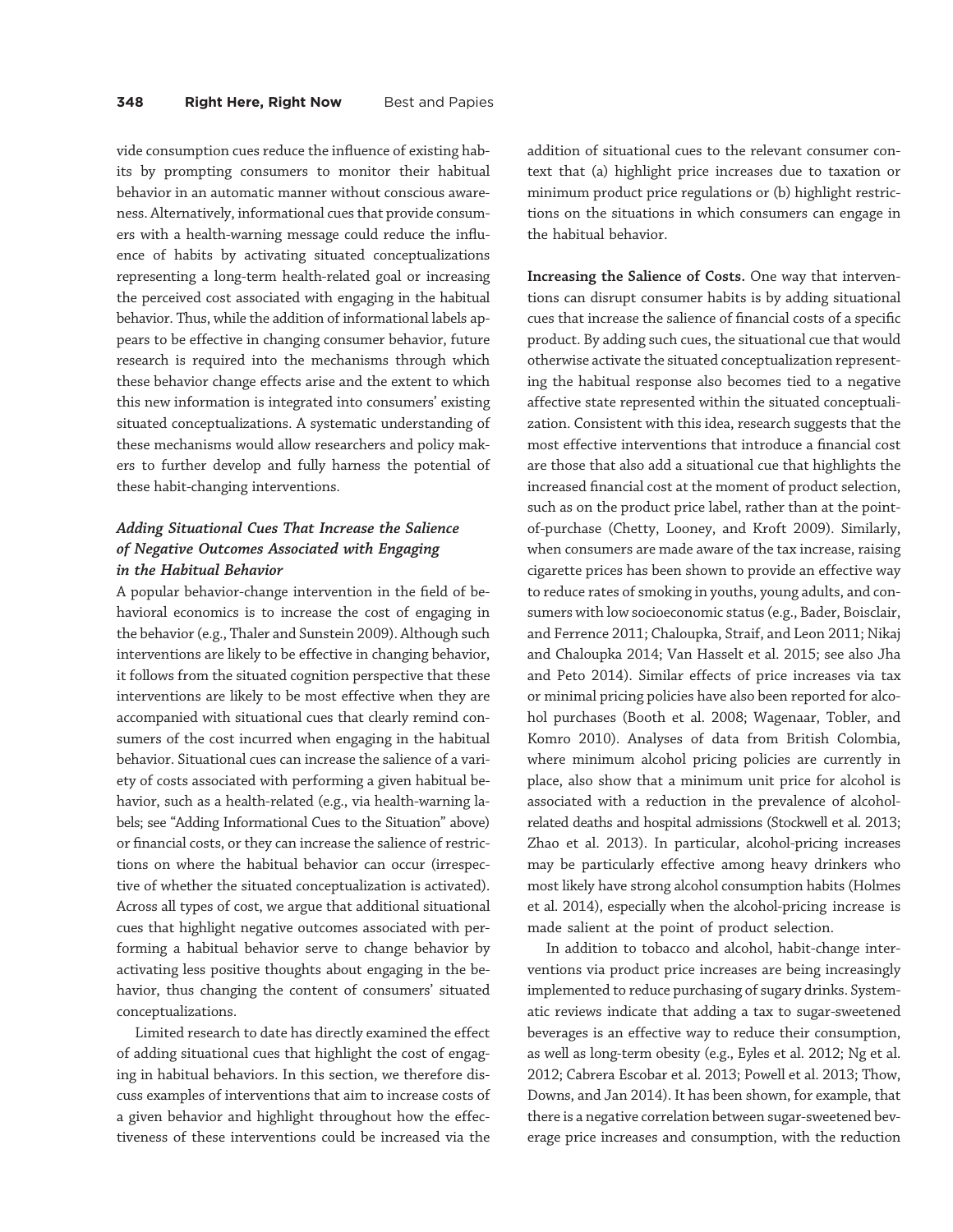in purchase highest among the lowest socioeconomic groups (Nakhimovsky et al. 2016). Following the implementation of the 2014 10% sugary drink tax in Mexico there was an average 6% decline in purchases of sugar-sweetened drinks (Colchero et al. 2016). It seems likely that the sugarsweetened drink tax will be more widely implemented in the coming years. Again, we suggest that consumers should be made aware of any price increases at the moment of product selection for this tax to be most effective at eliciting behavior change.

For some behaviors, the use of situational cues to highlight an increased financial cost works in conjunction with interventions that change the default option (see "Adding Situational Cues That Prompt Alternative Behavioral Responses" above). Take, for example, the five-pence plastic carrier bag charge currently implemented across stores in the United Kingdom. Next to increasing the salience of the plastic carrier bag charge via situational cues at the cashier's desk or during checkout of online grocery store purchases (fig. 4), the carrier bag charge also changes the default options by requiring that consumers opt in, rather than opt out, of using carrier bags. Research shows that the carrier bag charge has been highly effective in reducing the use of plastic carrier bags in both Wales and Ireland (Convery, Mc-Donnell, and Ferreira 2007; Thomas, Poortinga, and Sautkina 2016), with consumers opting to bring their own carrier bags rather than purchase those available in store. This suggests that the inclusion of situational cues to highlight a cost of engaging in the habitual behavior can be effectively combined with interventions that change the default options available to consumers and thus prompt the activation of alternative situated conceptualizations.

Increasing the Salience of Restrictions. Another way interventions can disrupt consumer habits by adding cues that increase the salience of restrictions on the locations in which consumers can engage in the habitual behavior. In this sense, imposing a ban that prohibits engagement in habitual behaviors in situations where the behavior would typically occur increases the so-called behavioral friction of engaging in the habitual behavior, effectively breaking the automatic link between the context and the behavior, and the cues that reinforce it in the situations where the behavior would have otherwise occurred (for an extended discussion of this idea, see Orbell and Verplanken 2010).

The most prominent example of an intervention that operates through imposing policy-level restrictions on the situations in which a habitual behavior can occur is the ban on smoking in public places enforced (in various forms) in several countries (for a discussion of the smoking in relation to the habits literature, see Wood and Neal, forthcoming). Research has shown that smoking bans are associated with decreased rates of smoking and smoking-related illnesses (e.g., Longo et al. 2001; Fichtenberg and Glantz 2002; Sargent, Shepard, and Glantz 2004; Lemmens et al. 2008; Apsley and Semple 2011). Several factors are likely to influence the efficacy of smoke-free regulation. First, it seems likely the smoking ban should be enforced in many public settings

# **Carrier bags**



If you would like carrier bags we will charge 40p (based on an average of 8 bags per order).

- All proceeds are donated to charities in line with Government Legislation
- If you do not wish for your shopping to be bagged, please select the 'Don't use bags' option and you will not be charged
- The choice you select now will default for future orders, however you can amend this at any time
- If you use our Click & Collect lockers or automated collection points, we will automatically select the carrier bag option for you.

Use carrier bags (+ £0.40)



O Don't use carrier bags

Why is there a charge?

Figure 4. Example carrier bag charge reminder currently presented to consumers in the United Kingdom at the checkout of an online grocery store. Note that alongside highlighting the charge, the default option selected is "Don't use carrier bags" requiring consumers to opt out of the default in order to receive their groceries delivered in carrier bags.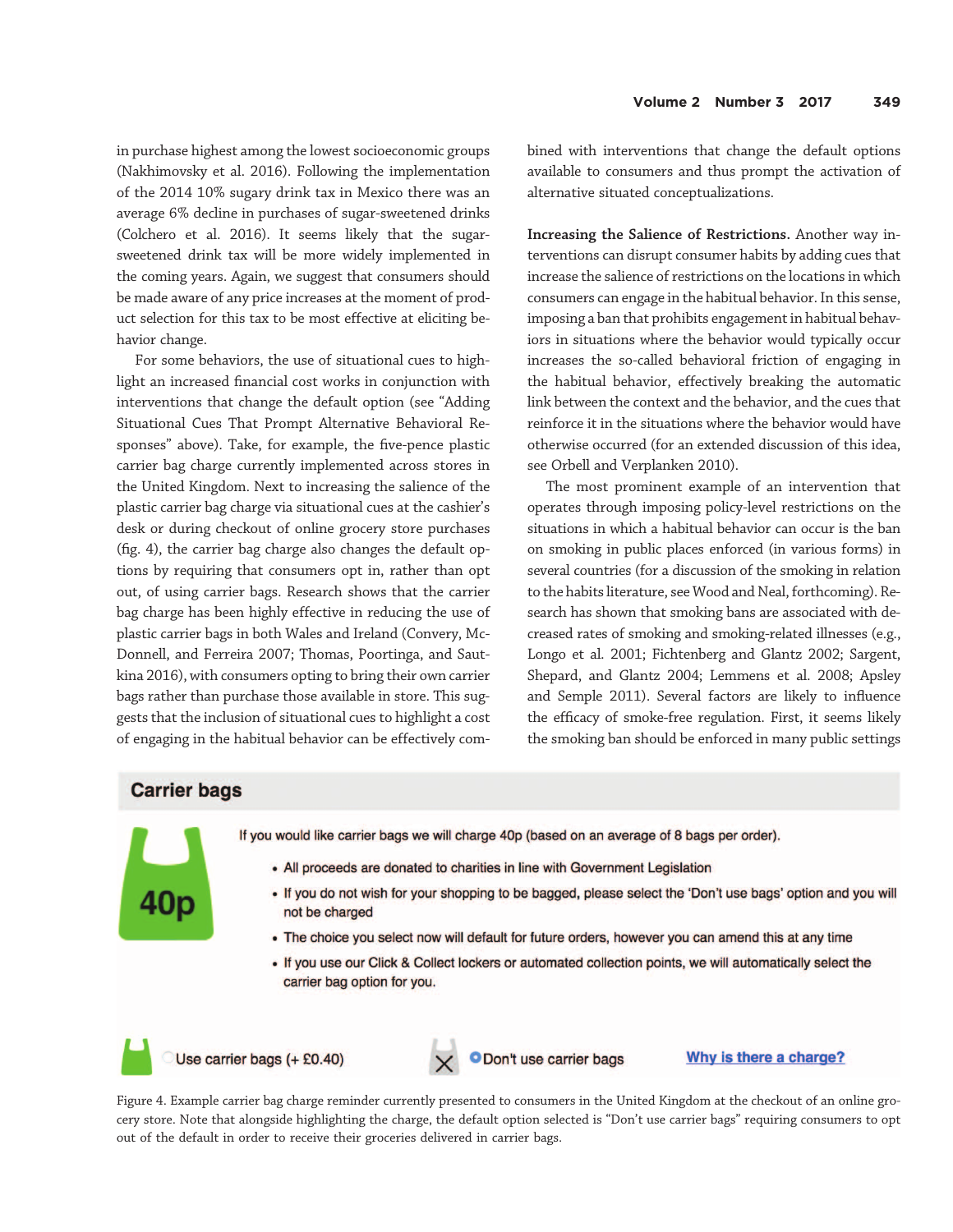

Figure 5. Example cues displayed to consumers in the United Kingdom that enforce  $(a)$  the smoking ban and  $(b)$  alcohol consumption restricted areas.

by placing various signs and symbols reminding consumers that they cannot smoke indoors (see fig. 5). In the United Kingdom, for example, at the entrance to smoke-free establishments, property owners are required to display the appropriate no smoking signage and feature the internationally recognized "no smoking"symbol of a lit/burning cigarette with a red bar through it, alongside featuring the phrase "No smoking. It is against the law to smoke in these premises." The addition of situational cues to the environment is likely to operate by reinforcing the ban, such that the thought of the habitual behavior itself becomes less desirable by changing the affective state associated with engaging in the habitual behavior in consumers' stored situated conceptualizations. Second, it is likely important to remove situational cues from the environment that would typically activate situated conceptualizations that initiate engagement in the habitual behavior. It has been shown, for example, that the removal of cues associated with smoking, such as ashtrays, reduces levels of second-hand smoking in the immediate surrounding area, indicative of a reduction in smoking rates (Vardavas et al. 2013; see "Removing or Reducing Exposure to Situational Cues That Activate Stored Situated Conceptualizations" above for a discussion of how habitchange interventions can remove cues from the environment). Third, the consistency with which the ban is implemented also seems to be a key determinant of its success. It has been shown, for example, that in the Netherlands, where smoke-free regulations are implemented in large but not small establishments, the effects on reducing smoking are much lower than those reported in countries, such as the United Kingdom, where the regulations are universally applied to all public places (Gonzalez and Glantz 2011).

Although the smoking ban is the most prominent example of current interventions that operate via restrictions on the locations in which habitual behaviors can occur, other smaller-scale interventions similarly operate by imposing restrictions on the situations in which the habitual behavior can occur. Many school districts in the United States, for example, have banned the sale of sugar-sweetened beverages on city property (for a discussion, see Malik, Willett, and Hu 2016). Furthermore, several local authorities in the United Kingdom have imposed restrictions on the areas in which individuals can consume alcoholic beverages in public places. In Scotland, for example, the 2005 Licensing Act prevents the sale of alcoholic products in stores before 10am and after 10pm. As with the smoking ban, these restrictions are likely to be best enforced by clearly displayed signage denoting the product sale restrictions or areas in which alcohol consumption is prohibited (fig. 5).

In principle, the idea of developing an effective habitchange intervention that serves to make the outcome of engaging in the habitual behavior less rewarding is contrary to the findings suggesting that once a habit is fully automatized it persists even if engaging in the behavior is unpleasant (i.e., the strong-habit popcorn consumer continues to eat the popcorn even if it is stale; Neal et al. 2012). Importantly, however, we suggest that habit-change interventions that pair habitual behavior with negative outcomes will only be successful in changing habits if situational cues are placed in the immediate environment signaling to consumers the negative aspects of engaging in the habitual behavior (i.e., if consumers are not made aware of the popcorn being stale, they will continue to habitually consume it). If the cost of engaging in the habitual behavior is not signified by an additional cue, the activation of an alternative situated conceptualization will be not be prompted, and consumers will continue to behave habitually. Thus, we suggest that interventions based on this route will be most effective if the negative outcomes of engaging in the habitual behavior are clearly reinforced by situational cues (e.g., price labels at the check-out, signage in pubs and bars) at the moment at which the situated conceptualization driving the habitual behavior would otherwise be activated.

### DISCUSSION AND FUTURE RESEARCH

Research shows that consumers routinely form cue-response ("habit") associations between recurring situational cues and behavioral responses. In this article, we introduced a situated cognition account of how habits are represented and retrieved from memory via the formation of complex repre-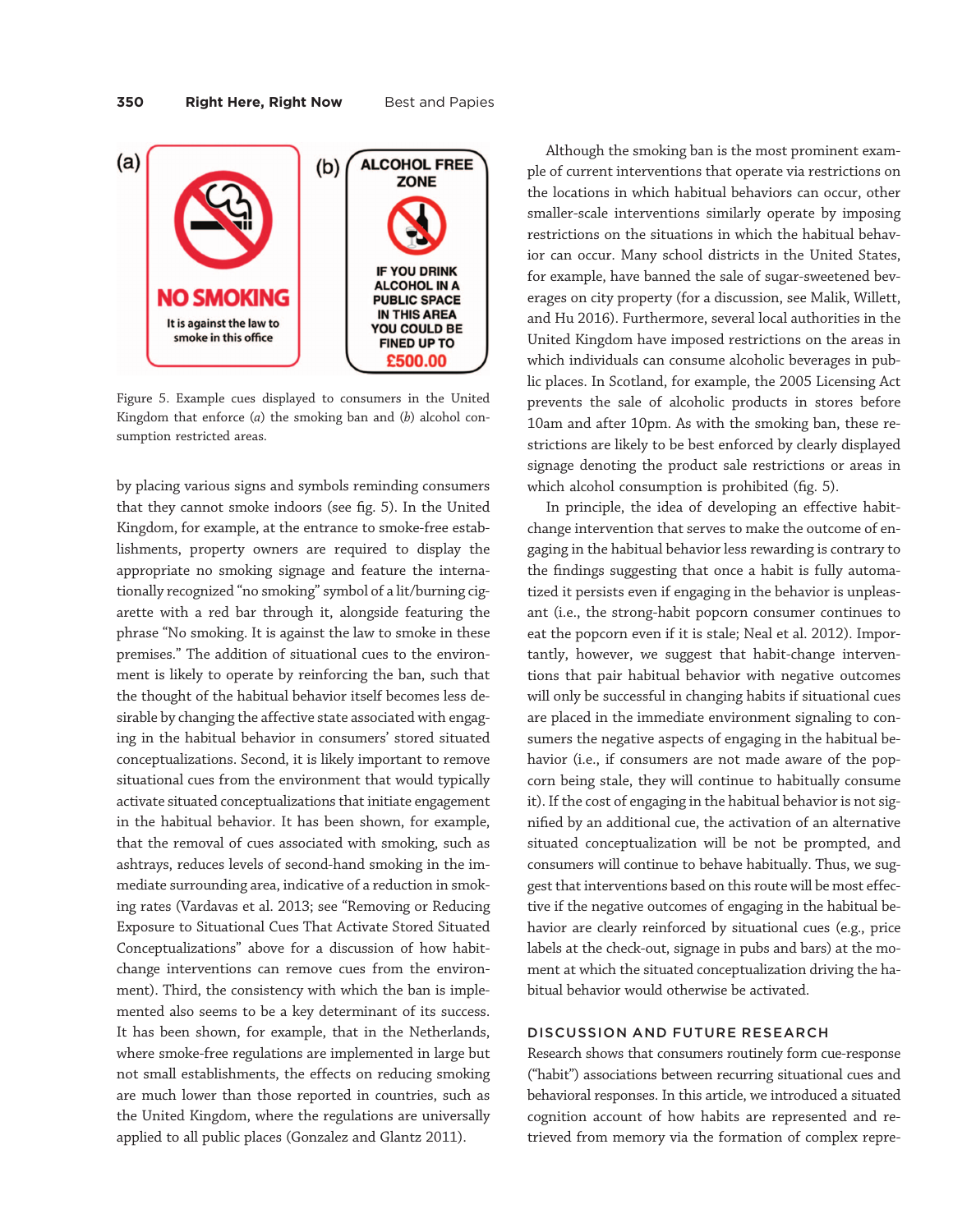sentations, situated conceptualizations, in memory. Situated conceptualizations can represent the actions, cognitions, and internal states experienced in a given context, alongside various other sources of contextual information. Consumers encounter a multitude of situational cues in daily life, any one of which can activate (possibly without awareness) a stored situated conceptualization, leading to a variety of cue-driven forms of behavior (including habits). The ease with which situated conceptualizations can be retrieved from memory explains why strong habits so readily dominate consumer behavior, even when consumers have conscious intentions to behave otherwise. Alongside adding to theoretical accounts of habits, the situated conceptualization perspective also has practical applications for the design of effective interventions that target habitual consumer behavior. Given the multitude of situational cues stored within consumers'situated conceptualizations, it is perhaps unsurprising that behavior-change interventions often fail to exert a lasting, long-term effect on behavior. In order to better understand and implement consumer behavior-change interventions, we next suggest some key areas for future research that follow from the situated cognition perspective.

The influence of situational cues on behavior has long been recognized in the fields of consumer research and marketing. Early work by Belk (1975), for example, identified various situational cues thought to influence purchasing behavior, such as physical, social and temporal elements, goals, and states of the individual. Similarly, Bitner (1992) coined the term "servicescape" to refer to the situational features of stores thought to influence the behavior of customers and staff (e.g., temperature, air quality, odor, music, layout, furnishings, social interactions). Little is currently known, however, about how these cues interact in memory and how the effect of these cues on behaviors differs between individuals and across experiences. This is a key outstanding issue in the field of consumer research. According to the situated cognition perspective, an important step in developing effective behavior-change interventions should be to identify the contents of consumers' situated conceptualizations for the product or behavior of interest.

Consumer researchers could examine the content of consumers' situated conceptualizations in various ways. One established methodology that could be readily applied to the consumer research domain is the feature-listing task. Feature listing has been widely used in the conceptual processing literature to examine how individuals represent various concepts (e.g., Santos et al. 2011). In this task, participants are typically presented with a series of products, words,

or images and are asked to list "features that are typically true of these concepts." Research using the feature-listing task has shown that consumers readily represent food products in terms of the situation in which the food is consumed (e.g., "on the sofa," "eat sociably together") in addition to the immediate sensory experience of consumption (e.g., "sweet," "salty"), especially if the food is considered to be tempting (e.g., chips, cookies; Papies 2013). Another recent study using the feature-listing task showed that alcoholic drinks are more strongly represented in terms of social features (e.g., "with friends") than nonalcoholic drinks (Keesman et al., forthcoming).

As an alternative to the feature-listing task, consumer researchers could use open-ended questions to investigate the cues most strongly associated with the product or situation of interest. These open-ended questions could, for example, instruct consumers to "write down all the words, images, associations, feelings, emotions, and sensations that come to mind" when they think of the target product (as in Piqueras-Fiszman, Ares, and Varela 2011; see also Spinelli et al. 2017; for a general overview, see Piqueras-Fiszman 2014). Alternatively, recent work suggests that examining the content of social media posts could allow consumer researchers to identify the situational cues most often depicted or mentioned in relation to the target product or behavior (see, e.g., Vidal et al. 2015). Combined, the use of the featurelisting task or open-ended questions could provide a relatively easy, cost-effective way for consumer researchers to gain an insight into the content of consumers' situated conceptualizations in focus groups or self-report questionnaires. A "big data" content analysis of social media posts could allow consumer researchers to identify more general trends in how consumers' represent a variety of products or consumer behavior situations, and how these change over time. This could potentially provide important insights into the multitude of cues that trigger habitual consumer behavior that should be targeted in habit-change interventions.

Another area of future research that arises from the situated cognition perspective is to consider the specific automatic processes that are influenced in order to bring about behavior change, and whether the situated interventions highlighted in this article serve to disrupt old habits, form new habits, or some combination of both. The interventions discussed in this article have largely been found to be effective in changing behavior via the addition or removal of situational cues. We therefore assume that they have some effect on the activation of consumer's situated conceptualizations and thus, their habits. In most cases, however, re-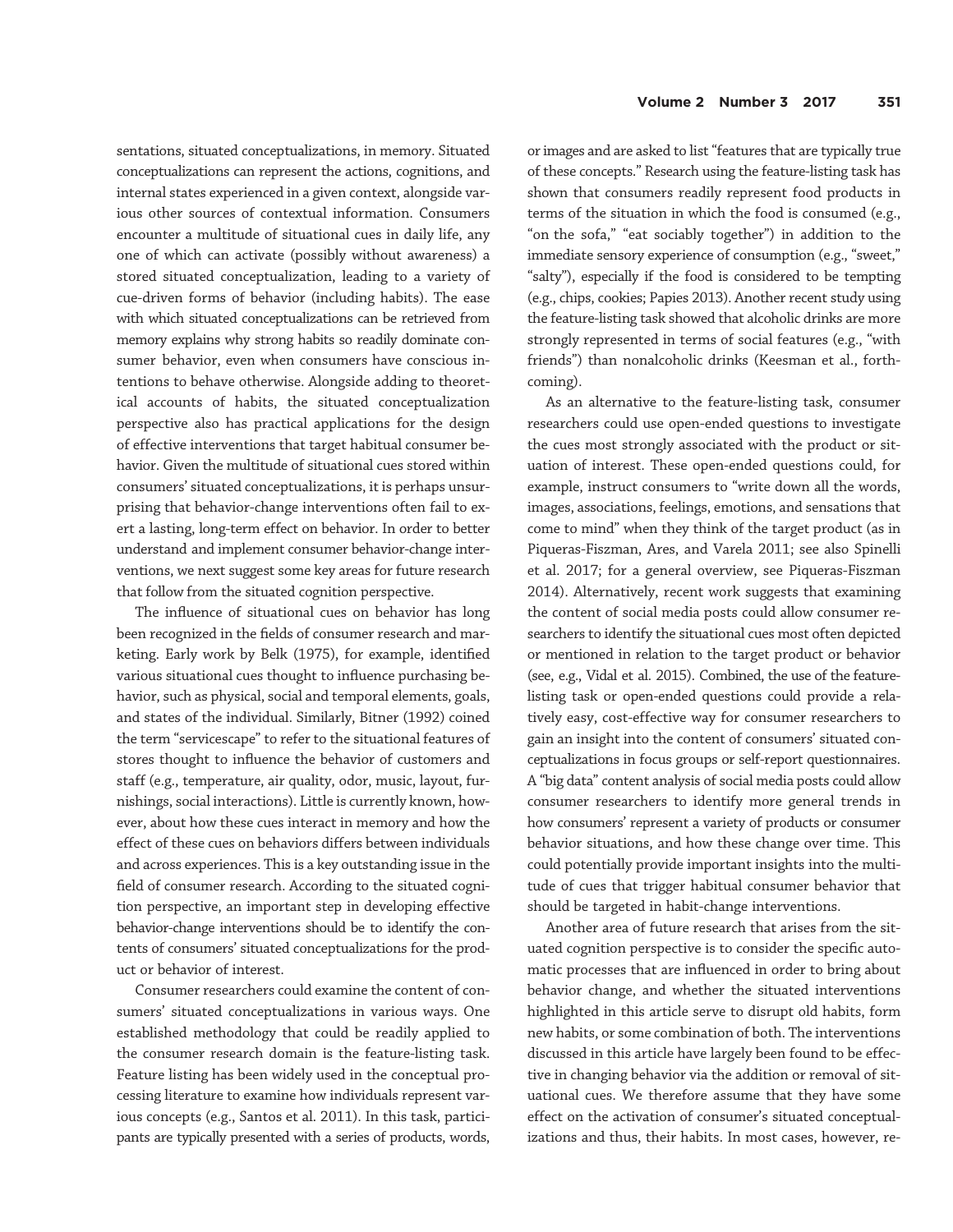search has not yet assessed (1) to what degree the target behavior was habitual, (2) whether the intervention disrupted the association between situational cues and habitual behaviors among those consumers who had existing habits, and (3) whether this caused the observed changes in behavior. A related area for future research is to investigate exactly how new situated conceptualizations in a given context interact with existing situated conceptualizations, and to what degree conscious awareness is involved in regulating behavior in such situations. These remain important open research questions, since understanding how interventions influence automatic processes, such as habits, is essential for their effectiveness.

According to the situated cognition perspective no two consumers will have the same situated conceptualization for a given situation. Specifically, there are three key sources of variance across individuals: (1) as each consumer has different experiences and attends to different cues within a given situation, they encode different situated conceptualizations; (2) as situated conceptualizations are aggregated across experiences, no one consumer will have the same pattern of cues and associations represented in memory; (3) different cues are likely to activate different situated conceptualizations across consumers, different pattern completion inferences follow, producing different habitual behaviors. It is therefore vital that consumer researchers seek to understand the content of consumers' situated conceptualizations for a variety of consumption environments, and the elements of these situated conceptualizations that best predict behavior. Other individual difference variables, such as the levels of trait or state self-control among consumers, could also be key moderators of the effectiveness of certain interventions, especially interventions that elicit regulatory forms of behavior via the provision of informational cues (Rising and Bol 2016). Similarly, research suggests that goal-priming interventions are most effective for consumers for whom the primed concept is motivationally relevant (for a discussion, see, e.g., Papies 2016a). Therefore, research into the effectiveness of habit-change interventions should begin by indexing potentially relevant individual differences in order to identify target groups of consumers who most benefit from specific interventions.

Finally, future research should investigate whether the effectiveness of the situated interventions outlined here varies across types of consumer behavior. Habits influence a wide range of consumer behaviors, from food consumption to taking public transportation, but the relative effectiveness of the discussed interventions in influencing each

of these behaviors is not yet clear. It is possible, for example, that interventions that add informational cues might be best suited to changing food consumption habits, whereas the interventions that remove cues from the environment might be better applied to change consumer-purchasing habits for products with salient brand cues. In order to understand these differences, and to develop effective habit-change interventions, the contents of consumers' situated conceptualizations should be studied across various habitual consumer behaviors to identify the internal or external salient cues that typically elicit habits in these domains.

#### Conclusion

In this article we argued that habitual consumer behavior can be understood through the influence of situational cues in the environment that are stored within complex multimodal representations in memory. In order to develop effective behavior change interventions, we argue that consumer researchers should focus on identifying influential cues in the consumer environment that elicit automatic forms of behavior and designing interventions that (1) remove or modify these cues, or add new situational cues that (2) trigger alternative behaviors, (3) activate long-term motivationallyrelevant goals, (4) provide additional information on which consumers' can "adjust" their behavior, or (5) highlight the cost of engaging in the habitual behavior. Importantly, without understanding the contents of consumers' situated conceptualizations and how these vary across individuals and contexts, the long-term effectiveness of these interventions will be limited. In focusing on developing interventions that aim to modify the contents and activation of consumers' stored situated conceptualizations, researchers in the domain of consumer behavior can move away from intention-based interventions and toward the development of effective, long-lasting interventions that target habitual consumer behavior via unintentional, unconscious routes to behavior change.

#### REFERENCES

- Aarts, Henk, and Ap Dijksterhuis (2000), "Habits as Knowledge Structures: Automaticity in Goal-Directed Behavior," Journal of Personality and Social Psychology, 78 (1), 53–63.
- Ajzen, Icek (1991), "The Theory of Planned Behaviour," Organizational Behavior and Human Decision Processes, 50 (2), 179–211.
- Anschutz, Doeschka J., Rutger C. M. E. Engels, Eni S. Becker, and Tatjana van Strien (2008), "The Bold and the Beautiful. Influence of Body Size of Televised Media Models on Body Dissatisfaction and Actual Food Intake," Appetite, 51 (3), 530–37.
- Anzman-Frasca, Stephanie, Megan P. Mueller, Sarah Sliwa, Peter R. Dolan, Linda Harelick, Susan B. Roberts, Kyle Washburn, and Christina D. Economos (2015),"Changes in Children's Meal Orders Following Healthy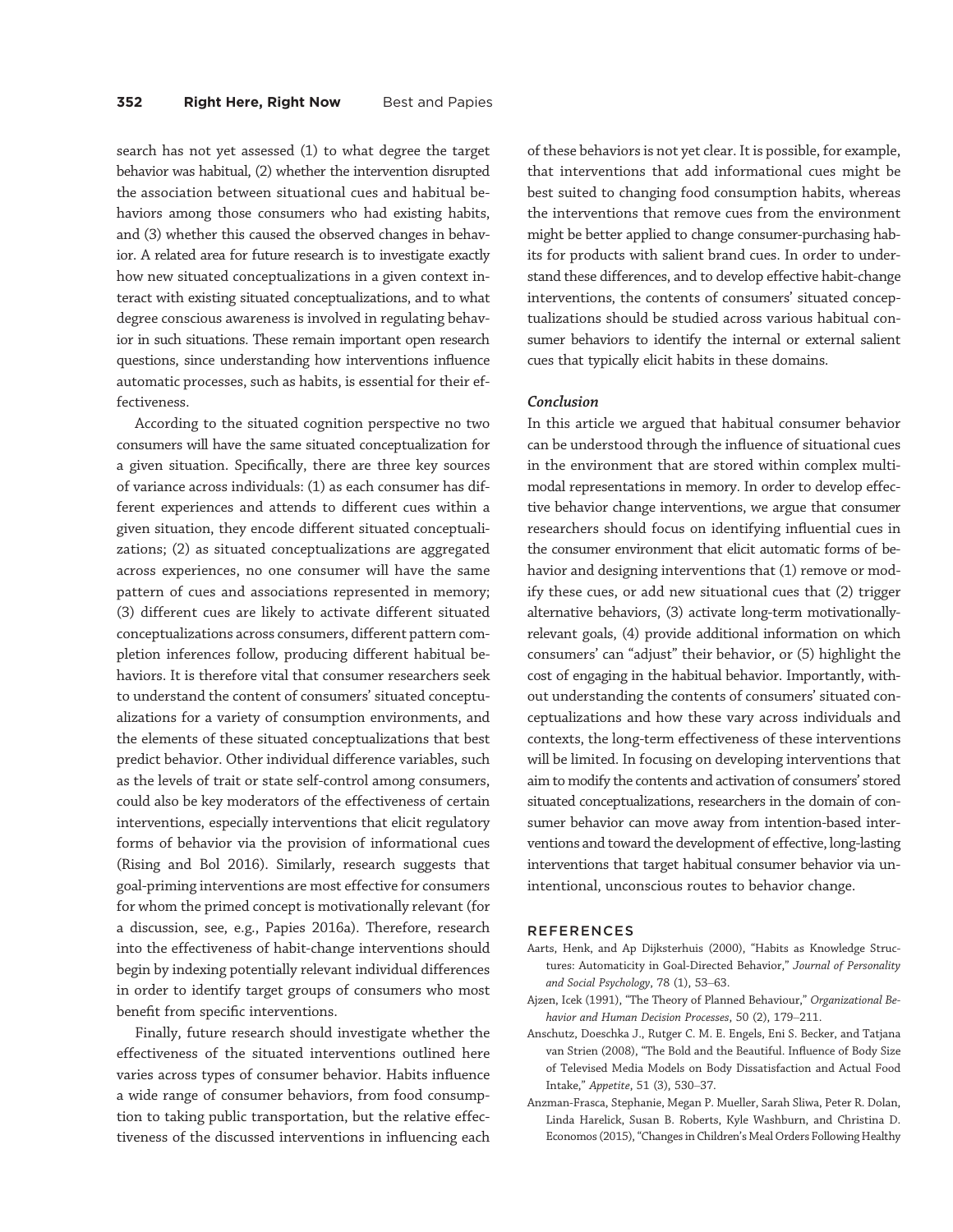Menu Modifications at a Regional US Restaurant Chain," Obesity, 23 (5), 1055–62.

Apsley, Andrew, and Sean Semple (2011), "Secondhand Smoke Levels in Scottish Bars 5 Years on from the Introduction of Smoke-Free Legislation," Tobacco Control, 21 (5), 511–13.

Bader, Pearl, David Boisclair, and Roberta Ferrence (2011), "Effects of Tobacco Taxation and Pricing on Smoking Behavior in High Risk Populations: A Knowledge Synthesis," International Journal of Environmental Research and Public Health, 8 (11), 4118–39.

Barsalou, Lawrence W. (2003), "Situated Simulation in the Human Conceptual System," Language and Cognitive Processes, 18 (5–6), 513–62. ——— (2008), "Grounded Cognition," Annual Review of Psychology, 59,

617–45. (2009), "Simulation, Situated Conceptualization, and Prediction,"

Philosophical Transactions of the Royal Society of London B: Biological Sciences, 364 (1521), 1281–89.

(2011), "Integrating Bayesian Analysis and Mechanistic Theories in Grounded Cognition," Behavioral and Brain Sciences, 34 (4), 191–92.

(2016a), "Situated Conceptualization: Theory and Application," in Perceptual and Emotional Embodiment: Foundations of Embodied Cognition, Vol. 1, ed. Yann Coello, and Martin H. Fischer, East Sussex: Psychology Press, 11–37.

——— (2016b), "Situated Conceptualization Offers a Theoretical Account of Social Priming," Current Opinion in Psychology, 12, 6–11.

Barsalou, Lawrence W., Paula M. Niedenthal, Aron K. Barbey, and Jennifer A. Ruppert (2003), "Social Embodiment," in The Psychology of Learning and Motivation, Vol. 43, ed. Brian Ross, San Diego: Academic Press, 43–92.

Belk, Russell W. (1975), "Situational Variables and Consumer Behaviour," Journal of Consumer research, 2 (3), 157–64.

Bitner, Mary Jo (1992), "Servicescapes: The Impact of Physical Surroundings on Customers and Employees," Journal of Marketing, 56 (2), 57–71.

Boles, Richard E., Cynthia Scharf, Stephanie S. Filigno, Brian E. Saelens, and Lori J. Stark (2013), "Differences in Home Food and Activity Environments between Obese and Healthy Weight Families of Preschool Children," Journal of Nutrition Education and Behavior, 45 (3), 222–31.

Bollard, Tessa, Ninya Maubach, Natalie Walker, and Cliona Ni Mhurchu (2016), "Effects of Plain Packaging, Warning Labels, and Taxes on Young People's Predicted Sugar-Sweetened Beverage Preferences: An Experimental Study," International Journal of Behavioral Nutrition and Physical Activity, 13 (95), 1–7.

Brennan, Alan, R. Purshouse, K. Taylor, R. Rafia, A. Booth, D. O'Reilly, T. Stockwell, A. Sutton, A. Wilkinson, and R. Wong (2008), "Independent Review of the Effects of Alcohol Pricing and Promotion," ScHARR University of Sheffield, (2), 1–243.

Brose, Leonie S., Chwen B. Chong, Emily Aspinall, Susan Michie, and Andy McEwen (2014), "Effects of Standardised Cigarette Packaging on Craving, Motivation to Stop and Perceptions of Cigarettes and Packs, Psychology & Health, 29 (7), 849–60.

Brunner, Thomas A. (2010), "How Weight-Related Cues Affect Food Intake in a Modeling Situation," Appetite, 55 (3), 507–11.

Brunner, Thomas A., and Michael Siegrist (2012), "Reduced Food Intake after Exposure to Subtle Weight-Related Cues," Appetite, 58 (3), 1109–12.

Bucher, Tamara, Clare Collins, Megan E. Rollo, Tracy A. McCaffrey, Nienke De Vlieger, Daphne Van der Bend, Helen Truby, and Federico JA Perez-Cueto (2016), "Nudging Consumers Towards Healthier Choices: A Systematic Review of Positional Influences on Food Choice," British Journal of Nutrition, 115 (12), 2252–63.

Burton, Suzan, Janet Hoek, Paul Nesbit, and Aila Khan (2015), " 'Smoking Is Bad, It's Not Cool ... Yet I'm Still Doing It': Cues for Tobacco Consumption in a 'Dark' Market," Journal of Business Research, 68 (10), 2067–74.

- Burton, Suzan, Daniela Spanjaard, and Janet Hoek (2013), "An Investigation of Tobacco Retail Outlets as a Cue for Smoking," Australasian Marketing Journal (AMJ), 21 (4), 234–39.
- Cabrera Escobar, Maria A., J. Lennert Veerman, Stephen M. Tollman, Melanie Y. Bertram, and Karen J. Hofman (2013), "Evidence That a Tax on Sugar Sweetened Beverages Reduces the Obesity Rate: A Meta-Analysis," BMC Public Health, 13 (1072), 1–10.

Carter, Owen B. ., Tina Phan, and Brennen W. Mills (2014), "Impact of a Point-of-Sale Tobacco Display Ban on Smokers' Spontaneous Purchases: Comparisons from Postpurchase Interviews before and after the Ban in Western Australia," Tobacco Control, 24, e81–e86.

Centre for Tobacco Control Research (2008), "Point of Sale Display of Tobacco Products." https://www.cancerresearchuk.org/sites/default/files /aug2008\_pointofsale\_report\_final.pdf

Chaloupka, Frank J., Kurt Straif, and Maria E. Leon (2011), "Effectiveness of Tax and Price Policies in Tobacco Control," Tobacco Control, 20, 235–38.

Chapman, Gretchen B., Meng Li, Helen Colby, and Haewon Yoon (2010), "Opting in vs Opting out of Influenza Vaccination," JAMA, 304 (1), 43–44.

Chetty, Raj, Adam Looney, and Kory Kroft (2009), "Salience and Taxation: Theory and Evidence," American Economic Review, 99 (4), 1145–77.

Colchero, M. Arantxa, Barry M. Popkin, Juan A. Rivera, and Shu Wen Ng (2016), "Beverage Purchases from Stores in Mexico under the Excise Tax on Sugar Sweetened Beverages: Observational Study," BMJ, 352, h6704.

Convery, Frank, Simon McDonnell, and Susana Ferreira (2007), "The Most Popular Tax in Europe? Lessons from the Irish Plastic Bags Levy," Environmental and Resource Economics, 38 (1), 1–11.

Custers, Ruud, and Henk Aarts (2007), "In Search of the Nonconscious Sources of Goal Pursuit: Accessibility and Positive Affective Valence of the Goal State," Journal of Experimental Social Psychology, 43 (2), 312-18.

Dayan, Eran, and Maya Bar-Hillel (2011), "Nudge to Nobesity II: Menu Positions Influence Food Orders," Judgment and Decision Making, 6 (4), 333–42.

Eyles, Helen, Cliona Ni Mhurchu, Nhung Nghiem, and Tony Blakely (2012), "Food Pricing Strategies, Population Diets, and Non-Communicable Disease: A Systematic Review of Simulation Studies," PLoS Medicine, 9 (12), e1001353.

Faulkner, G. P., L. K. Pourshahidi, J. M. W. Wallace, M. A. Kerr, T. A. McCrorie, and M. B. E. Livingstone (2012), "Serving Size Guidance for Consumers: Is It Effective?," Proceedings of the Nutrition Society, 71 (4), 610–21.

Fay, Stephanie H., Danielle Ferriday, Elanor C. Hinton, Nicholas G. Shakeshaft, Peter J. Rogers, and Jeffrey M. Brunstrom (2011), "What Determines Real-World Meal Size? Evidence for Pre-Meal Planning," Appetite, 56 (2), 284–289.

FDA (2016a), "Food Labeling: Revision of the Nutrition and Supplement Facts Labels. Final Rule," https://s3.amazonaws.com/public-inspection .federalregister.gov/2016-11867.df.

(2016b), "A Labeling Guide for Restaurants and Retail Establishments Selling Away-from-Home Foods—Part II (Menu labeling requirements in accordance with 21 CFR 101.11): Guidance for Industry," https://www.fda.gov/downloads/food/guidanceregulation/guidance documentsregulatoryinformation/ucm461963.pdf.

Fichtenberg, Caroline M., and Stanton A. Glantz (2002), "Effect of Smoke-Free Workplaces on Smoking Behaviour: Systematic Review," BMJ, 325 (188), 1–7.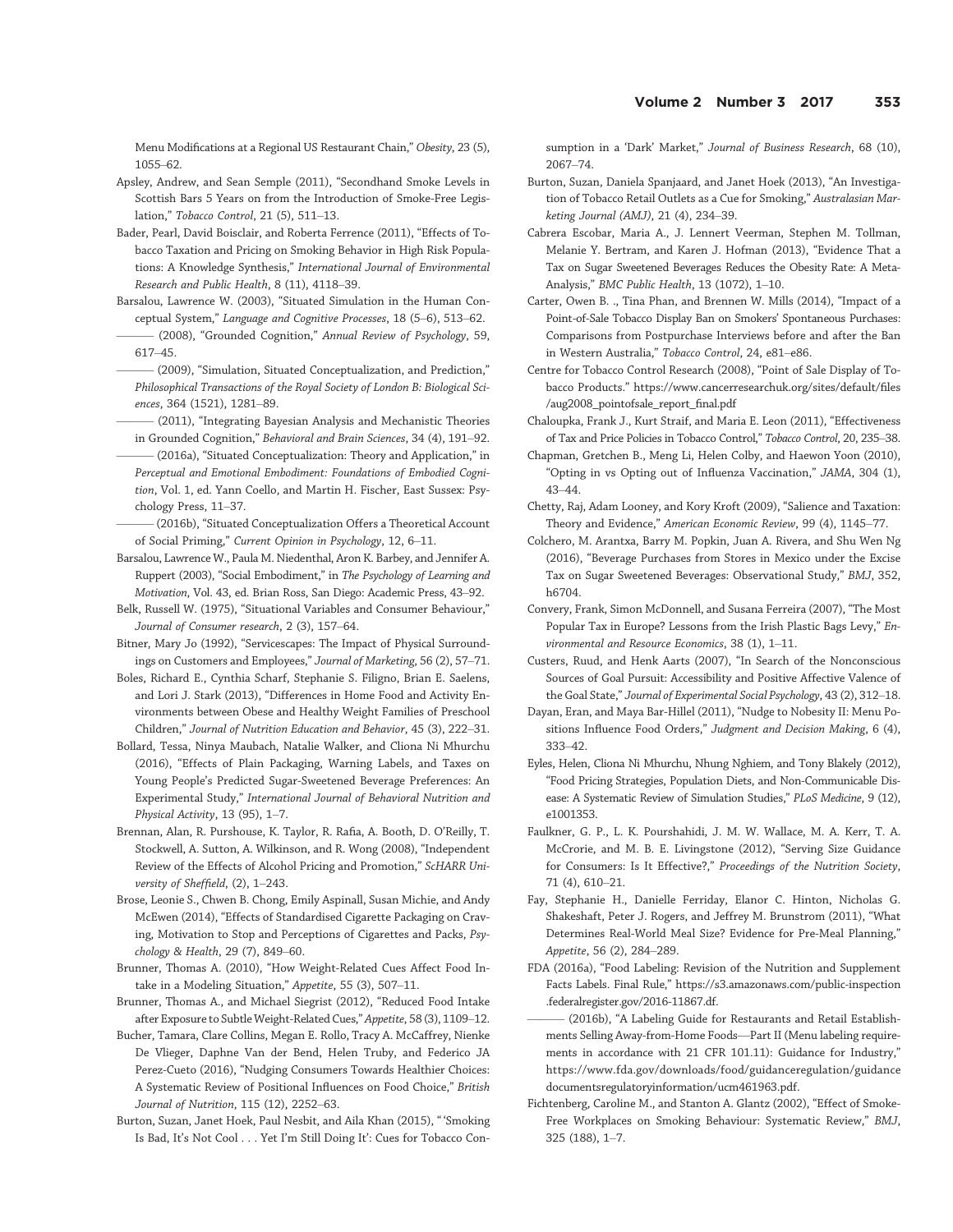#### **354 Right Here, Right Now Best and Papies**

- Gainsbury, Sally M., David Aro, Dianne Ball, Christian Tobar, and Alex Russell (2015),"Optimal Content for Warning Messages to Enhance Consumer Decision Making and Reduce Problem Gambling," Journal of Business Research, 68 (10), 2093–101.
- Gardner, Benjamin (2015), "A Review and Analysis of the Use of 'habit' in Understanding, Predicting and Influencing Health-Related Behaviour," Health Psychology Review, 9 (3), 277–95.
- Gardner, Benjamin, Gert-Jan de Bruijn, and Phillippa Lally (2011), "A Systematic Review and Meta-Analysis of Applications of the Self-Report Habit Index to Nutrition and Physical Activity Behaviours," Annals of Behavioral Medicine, 42 (2), 174–87.
- Gaspar, Rui, and Dalila Antunes (2011), "Energy Efficiency and Appliance Purchases in Europe: Consumer Profiles and Choice Determinants," Energy Policy, 39 (11), 7335–46.
- Geier, Andrew B., Paul Rozin, and Gheorghe Doros (2006), "Unit Bias: A New Heuristic That Helps Explain the Effect of Portion Size on Food Intake," Psychological Science, 17 (6), 521–25.
- Gonzalez, Mariaelena, and Stanton A. Glantz (2011), "Failure of Policy regarding Smoke-Free Bars in the Netherlands," European Journal of Public Health, 23 (1), 139–45.
- Hammond, David (2011), "Health Warning Messages on Tobacco Products: A Review," Tobacco Control, 20 (5), 327–37.
- Hammond, David, Samantha Daniel, and Christine M. White (2013), "The Effect of Cigarette Branding and Plain Packaging on Female Youth in the United Kingdom," Journal of Adolescent Health, 52 (2), 151–57.
- Harris, Andrew, Adrian Parke, and Mark D. Griffiths (2016), "The Case for Using Personally Relevant and Emotionally Stimulating Gambling Messages as a Gambling Harm-Minimisation Strategy," International Journal of Mental Health and Addiction, 1–10, doi: 10.1007/s11469- 016-9698-7.
- Hawley, Kristy L., Christina A. Roberto, Marie A. Bragg, Peggy J. Liu, Marlene B. Schwartz, and Kelly D. Brownell (2013), "The Science on Front-Of-Package Food Labels," Public Health Nutrition, 16 (3), 430–39.
- He, Feng J., and Graham A. MacGregor (2009), "A Comprehensive Review on Salt and Health and Current Experience of Worldwide Salt Reduction Programmes," Journal of Human Hypertension, 23 (6), 363–84.
- Heatherton, Todd F., and Patricia A. Nichols (1994), "Personal Accounts of Successful versus Failed Attempts at Life Change," Personality and Social Psychology Bulletin, 20 (6), 664–75.
- Higgs, Suzanne, and Jason Thomas (2016), "Social Influences on Eating," Current Opinion in Behavioral Sciences, 9, 1–6.
- Hofmann, Wilhelm, Tobias Gschwendner, Malte Friese, Reinout W. Wiers, and Manfred Schmitt (2008), "Working Memory Capacity and Self-Regulatory Behavior: Toward an Individual Differences Perspective on Behavior Determination by Automatic versus Controlled Processes," Journal of Personality and Social Psychology, 95 (4), 962–77.
- Hogarth, Lee, Olivia M. Maynard, and Marcus R. Munafò (2015), "Plain Cigarette Packs Do Not Exert Pavlovian to Instrumental Transfer of Control over Tobacco-Seeking," Addiction, 110 (1), 174–82.
- Hollands, Gareth J., Theresa M. Marteau, and Paul C. Fletcher (2016), "Non-Conscious Processes in Changing Health-Related Behaviour: A Conceptual Analysis and Framework," Health Psychology Review, 10 (4), 381–94.
- Hollands, Gareth J., Ian Shemilt, Theresa M. Marteau, Susan A. Jebb, Hannah B. Lewis, Yinghui Wei, Julian PT Higgins, and David Ogilvie (2015), "Portion, Package or Tableware Size for Changing Selection and Consumption of Food, Alcohol and Tobacco," Cochrane Database of Systematic Reviews, 9 (9), 1–387.
- Holmes, John, Yang Meng, Petra S. Meier, Alan Brennan, Colin Angus, Alexia Campbell-Burton, Yelan Guo, Daniel Hill-McManus, and Robin C. Purshouse (2014), "Effects of Minimum Unit Pricing for Alcohol on Different Income and Socioeconomic Groups: A Modelling Study," Lancet, 383 (9929), 1655–64.
- Jha, Prabhat, and Richard Peto (2014), "Global Effects of Smoking, of Quitting, and of Taxing Tobacco," New England Journal of Medicine, 370 (1), 60–68.
- Ji, Mindy F., and Wendy Wood (2007), "Purchase and Consumption Habits: Not Necessarily What You Intend," Journal of Consumer Psychology, 17 (4), 261–76.
- Johnson, Eric J., Steven Bellman, and Gerald L. Lohse (2002), "Defaults, Framing and Privacy: Why Opting In-Opting Out," Marketing Letters, 13 (1), 5–15.
- Johnson, Eric J., and Daniel G. Goldstein (2004), "Defaults and Donation Decisions," Transplantation, 78 (12), 1713–16.
- Judah, Gaby, Benjamin Gardner, and Robert Aunger (2013), "Forming a Flossing Habit: An Exploratory Study of the Psychological Determinants of Habit Formation," British Journal of Health Psychology, 18 (2), 338–53.
- Kacen, Jacqueline J., James D. Hess, and Doug Walker (2012), "Spontaneous Selection: The Influence of Product and Retailing Factors on Consumer Impulse Purchases," Journal of Retailing and Consumer Services, 19 (6), 578–88.
- Keesman, Mike, Henk Aarts, Brian Ostafin, Silke Verwei, Michael Häfner, and Esther K. Papies (Forthcoming), "Alcohol Representations Are Socially Situated: An Investigation of Beverage Representations by Using a Property Generation Task," Appetite.
- Kesman, Rebecca L., Jon O. Ebbert, Katherine I. Harris, and Darrell R. Schroeder (2011), "Portion Control for the Treatment of Obesity in the Primary Care Setting," BMC Research Notes, 4 (1), 346.
- Kim, Annice E., James M. Nonnemaker, Brett R. Loomis, Paul R. Shafer, Asma Shaikh, Edward Hill, John W. Holloway, and Matthew C. Farrelly (2014), "Influence of Point-Of-Sale Tobacco Displays and Graphic Health Warning Signs on Adults: Evidence from a Virtual Store Experimental Study," American Journal of Public Health, 104 (5), 888-95.
- Knowlton, Barbara J., and Tara K. Patterson (2016), "Habit Formation and the Striatum," in Current Topics in Behavioral Neurosciences, Berlin: Springer, 1–21.
- Kroese, Floor M., David R. Marchiori, and Denise T.D. de Ridder (2016), "Nudging Healthy Food Choices: A Field Experiment at the Train Station," Journal of Public Health, 38 (2), e133–e137.
- Kuipers, Mirte AG, Emma Beard, Sara C. Hitchman, Jamie Brown, Karien Stronks, Anton E. Kunst, Ann McNeill, and Robert West (2016), "Impact on Smoking of England's 2012 Partial Tobacco Point of Sale Display Ban: A Repeated Cross-Sectional National Study," Tobacco Control, 0, 1–8. http://dx.doi: 10.1136/tobaccocontrol2015-052724.
- Labrecque, Jennifer S., and Wendy Wood (2015), "What Measures of Habit Strength to Use? Comment on Gardner (2015)," Health Psychology Review, 9 (3), 303–10.
- Labrecque, Jennifer S., Wendy Wood, David T. Neal, and Nick Harrington (2017), "Habit Slips: When Consumers Unintentionally Resist New Products," Journal of the Academy of Marketing Science, 45 (1), 119–33.
- Lally, Phillippa, Naomi Bartle, and Jane Wardle (2011), "Social Norms and Diet in Adolescents," Appetite, 57 (3), 623–627.
- Lemmens, Valery, Anke Oenema, Inge Klepp Knut, and Johannes Brug (2008), "Effectiveness of Smoking Cessation Interventions among Adults: A Systematic Review of Reviews," European Journal of Cancer Prevention, 17 (6), 535–44.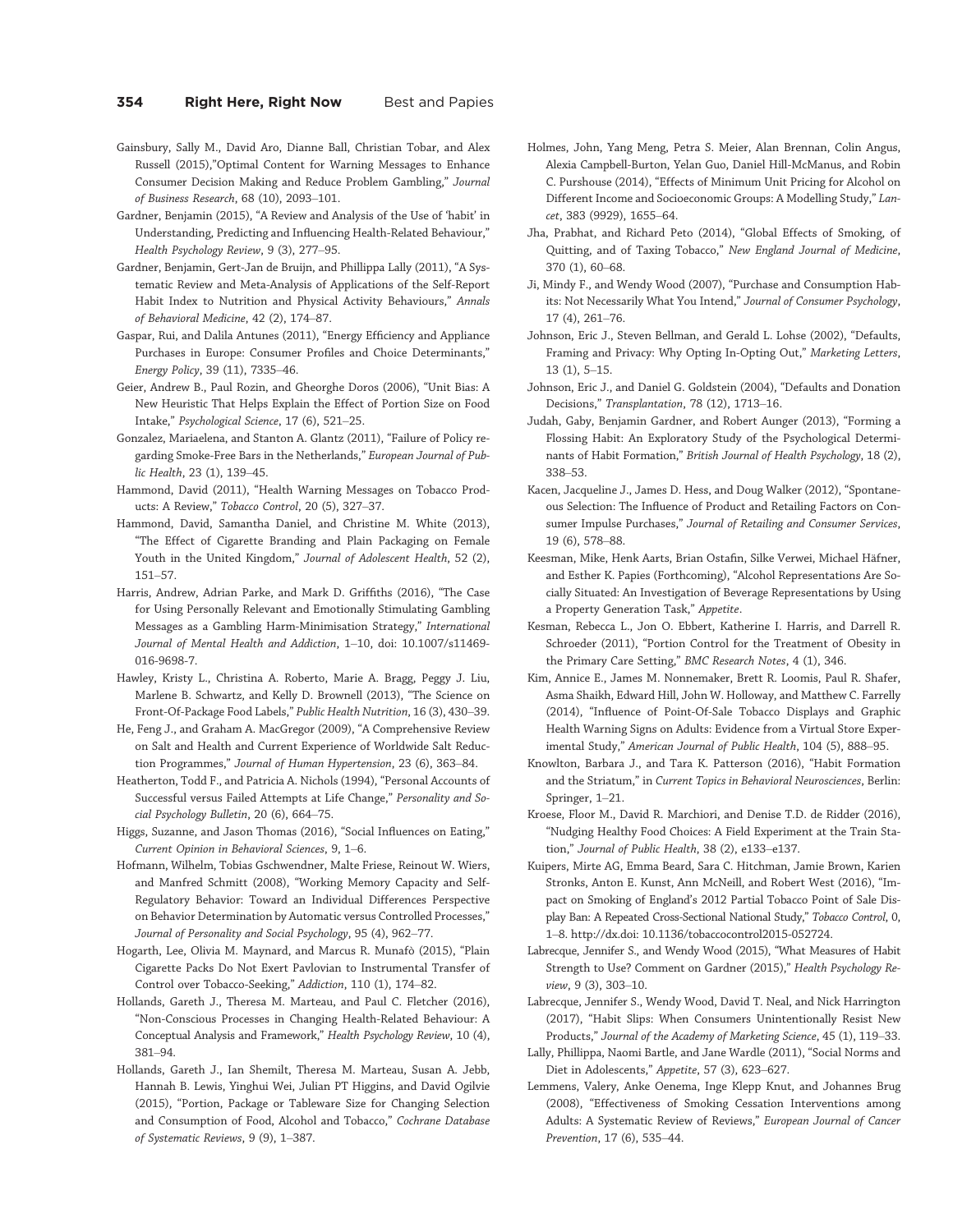- Li, Lin, Ron Borland, Geoffrey T. Fong, James F. Thrasher, David Hammond, and Kenneth M. Cummings (2013), "Impact of Point-Of-Sale Tobacco Display Bans: Findings from the International Tobacco Control Four Country Survey," Health Education Research, 28 (5), 898– 910.
- Liu, Jodi L., Bing Han, and Deborah A. Cohen (2015), "Beyond Neighborhood Food Environments: Distance Traveled to Food Establishments in 5 US Cities, 2009–2011," Preventing Chronic Disease, 12, E126.
- Longo, Daniel R., Jane C. Johnson, Robin L. Kruse, Ross C. Brownson, and John E. Hewett (2001), "A Prospective Investigation of the Impact of Smoking Bans on Tobacco Cessation and Relapse," Tobacco Control, 10 (3), 267–72.
- Maas, Josje, Denise T. D. de Ridder, Emely de Vet, and John B. F. De Wit (2012), "Do Distant Foods Decrease Intake? The Effect of Food Accessibility on Consumption," Psychology and Health, 27 (2), 59–73.
- Malik, Vasanti S., Walter C. Willett, and Frank B. Hu (2016), "The Revised Nutrition Facts Label: A Step Forward and More Room for Improvement," Jama, 316 (6), 583–84.
- Marchiori, David, Esther K. Papies, and Olivier Klein (2014), "The Portion Size Effect on Food Intake. An Anchoring and Adjustment Process?," Appetite, 81, 108–15.
- Marchiori, David, Laurent Waroquier, and Olivier Klein (2011), "Smaller Food Item Sizes of Snack Foods Influence Reduced Portions and Caloric Intake in Young Adults," Journal of the American Dietetic Association, 111 (5), 727–31.
- Marteau, Theresa M., Gareth J. Hollands, and Paul C. Fletcher (2012), "Changing Human Behavior to Prevent Disease: The Importance of Targeting Automatic Processes," Science, 337 (6101), 1492–95.
- Marteau, Theresa M., David Ogilvie, Martin Roland, Marc Suhrcke, and Michael P. Kelly (2011), "Judging Nudging: Can Nudging Improve Population Health?," BMJ, 342 (January), d228.
- Maynard, Olivia M., Ute Leonards, Angela S. Attwood, Linda Bauld, Lee Hogarth, and Marcus R. Munafò (2015), "Effects of First Exposure to Plain Cigarette Packaging on Smoking Behaviour and Attitudes: A Randomised Controlled Study," BMC Public Health, 15 (1), 240.
- Maynard, Olivia M., Marcus R. Munafò, and Ute Leonards (2013), "Visual Attention to Health Warnings on Plain Tobacco Packaging in Adolescent Smokers and Non-Smokers," Addiction, 108 (2), 413–19.
- McCluskey, Jill J., Ron C. Mittelhammer, and Fafanyo Asiseh (2011), "From Default to Choice: Adding Healthy Options to Kids' Menus," American Journal of Agricultural Economics, 94 (2), 338–43.
- McNeill, Ann, Sarah Lewis, Casey Quinn, Maurice Mulcahy, Luke Clancy, Gerard Hastings, and Richard Edwards (2011), "Evaluation of the Removal of Point-Of-Sale Tobacco Displays in Ireland," Tobacco Control, 20 (2), 137–43.
- Moodie, Crawford, and Anne Marie Mackintosh (2013), "Young Adult Women Smokers' Response to Using Plain Cigarette Packaging: A Naturalistic Approach," BMJ, 3 (3), 1–10.
- Moodie, Crawford, Anne Marie Mackintosh, Gerard Hastings, and Allison Ford (2011), "Young Adult Smokers' Perceptions of Plain Packaging: A Pilot Naturalistic Study," Tobacco Control, 20 (5), 367–73.
- Moors, Agnes, Yannick Boddez, and Jan De Houwer (2017), "The Power of Goal-Directed Processes in the Causation of Emotional and Other Actions," Emotion Review, 9 (4), 1–9.
- Munafò, Marcus R., Nicole Roberts, Linda Bauld, and Ute Leonards (2011), "Plain Packaging Increases Visual Attention to Health Warnings on Cigarette Packs in Non-Smokers and Weekly Smokers but Not Daily Smokers," Addiction, 106 (8), 1505–10.
- Muruganantham, Ganesan, and Ravi Shankar Bhakat (2013). "A Review of Impulse Buying Behavior," International Journal of Marketing Studies, 5 (3), 149–60.
- Nakamura, Ryota, Rachel Pechey, Marc Suhrcke, Susan A. Jebb, and Theresa M. Marteau (2014), "Sales Impact of Displaying Alcoholic and Nonalcoholic Beverages in End-Of-Aisle Locations: An Observational Study," Social Science and Medicine, 108, 68–73.
- Nakhimovsky, Sharon S., Andrea B. Feigl, Carlos Avila, Gael O'Sullivan, Elizabeth Macgregor-Skinner, and Mark Spranca (2016), "Taxes on Sugar-Sweetened Beverages to Reduce Overweight and Obesity in Middle-Income Countries: A Systematic Review," PloS ONE, 11 (9), 1–22.
- Neal, David T., Wendy Wood, and Aimee Drolet (2013), "How Do People Adhere to Goals When Willpower Is Low? The Profits (and Pitfalls) of Strong Habits," Journal of Personality and Social Psychology, 104 (6), 959–75.
- Neal, David T., Wendy Wood, Jennifer S. Labrecque, and Phillippa Lally (2012), "How Do Habits Guide Behavior? Perceived and Actual Triggers of Habits in Daily Life," Journal of Experimental Social Psychology, 48 (2), 492–98.
- Neal, David T., Wendy Wood, and Jeffrey M. Quinn (2006), "Habits—A Repeat Performance," Current Directions in Psychological Science, 15 (4), 198–202.
- Neal, David T., Wendy Wood, Mengju Wu, and David Kurlander (2011), "The Pull of the Past: When Do Habits Persist despite Conflict with Motives?," Personality and Social Psychology Bulletin, 37 (11), 1428– 37.
- Ng, Shu Wen, Cliona Ni Mhurchu, Susan A. Jebb, and Barry M. Popkin (2012), "Patterns and Trends of Beverage Consumption among Children and Adults in Great Britain, 1986–2009," British Journal of Nutrition, 108 (3), 536–51.
- Nikaj, Silda, and Frank J. Chaloupka (2014), "The Effect of Prices on Cigarette Use among Youths in the Global Youth Tobacco Survey," Nicotine and Tobacco Research, 16, 16–23.
- Orbell, Sheina, and Bas Verplanken (2010), "The Automatic Component of Habit in Health Behaviour: Habit as Cue-Contingent Automaticity," Health Psychology, 29 (4), 374–83.
- Otto, A. Ross, Samuel J. Gershman, Arthur B. Markman, and Nathaniel D. Daw, (2013), "The Curse of Planning: Dissecting Multiple Reinforcement-Learning Systems by Taxing the Central Executive," Psychological Science, 24 (5), 751–61.
- Ouellette, Judith A., and Wendy Wood (1998), "Habit and Intention in Everyday Life: The Multiple Processes by Which Past Behavior Predicts Future Behaviour," Psychological Bulletin, 124 (1), 124–54.
- Papies, Esther K. (2013), "Tempting Food Words Activate Eating Simulations," Frontiers in Psychology, 4, 1–12.
- (2016a), "Goal Priming as a Situated Intervention Tool," Current Opinion in Psychology, 12, 12–16.
- (2016b), "Health Goal Priming as a Situated Intervention Tool: How to Benefit from Nonconscious Motivational Routes to Health Behaviour," Health Psychology Review, 10 (4), 408–24.
- (2017), "Situating Interventions to Bridge the Intention-Behaviour Gap: A Framework for Recruiting Nonconscious Processes for Behaviour Change," Social and Personality Psychology Compass, 11 (7), e12323.
- Papies, Esther K., and Lawrence W. Barsalou (2015), "Grounding Desire and Motivated Behavior: A Theoretical Framework and Review of Empirical Evidence," in The Psychology of Desire, ed. Wilhelm Hofmann, and Loran F. Nordgren, New York Guilford Press, 36–60.
- Papies, Esther K., Maisy Best, Elena Gelibter, and Lawrence W. Barsalou (2017), "The Role of Simulations in Consumer Experiences and Behav-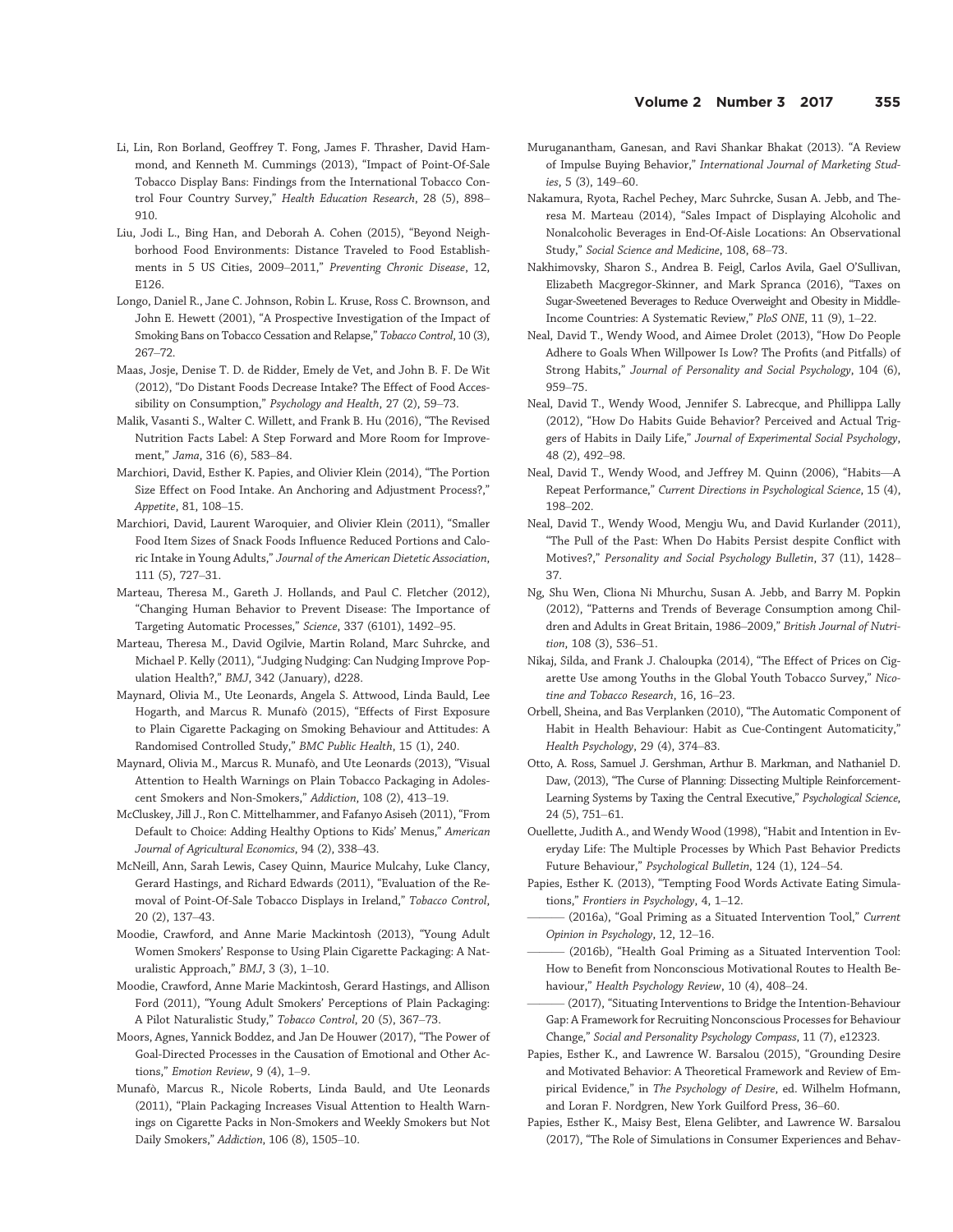ior: Insights from the Grounded Cognition Theory of Desire," Journal of the Association for Consumer Research, 2 (4).

- Papies, Esther K., and Petra Hamstra (2010), "Goal Priming and Eating Behavior: Enhancing Self-Regulation by Environmental Cues," Health Psychology, 29 (4), 384–88.
- Papies, Esther K., Irma Potjes, Mike Keesman, Saskia Schwinghammer, and Guido M. Van Koningsbruggen (2014), "Using Health Primes to Reduce Unhealthy Snack Purchases among Overweight Consumers in a Grocery Store," International Journal of Obesity (2005), 38 (4), 597–602.
- Papies, Esther K., and Harm Veling (2013), "Healthy Dining. Subtle Diet Reminders at the Point of Purchase Increase Low-Calorie Food Choices among Both Chronic and Current Dieters," Appetite, 61, 1–7.
- Park, C. Whan, Sung Youl Jun, and Deborah J. MacInnis (2000), "Choosing What I Want versus Rejecting What I Do Not Want: An Application of Decision Framing to Product Option Choice Decisions," Journal of Marketing Research, 37 (2), 187–202.
- Paynter, Janine, and Richard Edwards (2009), "The Impact of Tobacco Promotion at the Point of Sale: A Systematic Review," Nicotine and Tobacco Research, 11 (1), 25–35.
- Pedersen, Sue D., Jian Kang, and Gregory A. Kline (2007), "Portion Control Plate for Weight Loss in Obese Patients with Type 2 Diabetes Mellitus: A Controlled Clinical Trial," Archives of Internal Medicine, 167 (12), 1277–83.
- Piqueras-Fiszman, Betina (2014), "Open-Ended Questions in Sensory Testing Practice," in Rapid Sensory Profiling Techniques and Related Methods: Applications in New Product Development and Consumer Research, ed. Julien Delarue, J. Ben Lawlor, and Michel Rogeaux, Cambridge: Woodhead, 247–68.
- Piqueras-Fiszman, Betina, Gaston Ares, and Paula Varela (2011), "Semiotics and Perception: Do Labels Convey the Same Messages to Older and Younger Consumers?," Journal of Sensory Studies, 26 (3), 197–208.
- Plantinga, Andrew J., and Stephanie Bernell (2007), "The Association between Urban Sprawl and Obesity: Is It a Two-Way Street?," Journal of Regional Science, 47 (5), 857–79.
- Powell, Lisa M., Jamie F. Chriqui, Tamkeen Khan, Roy Wada, and Frank J. Chaloupka (2013), "Assessing the Potential Effectiveness of Food and Beverage Taxes and Subsidies for Improving Public Health: A Systematic Review of Prices, Demand and Body Weight Outcomes," Obesity Reviews, 14 (2), 110–28.
- Quinn, Jeffrey M., Anthony Pascoe, Wendy Wood, and David T. Neal (2010), "Can't Control Yourself? Monitor Those Bad Habits," Personality and Social Psychology Bulletin, 36 (4), 499–511.
- Rising, Camella J., and Nadine Bol (2016), "Nudging Our Way to a Healthier Population: The Effect of Calorie Labeling and Self-Control on Menu Choices of Emerging Adults," Health Communication, 32 (8), 1032–38.
- Roberto, Christina A., Diandra Wong, Aviva Musicus, and David Hammond (2016), "The Influence of Sugar-Sweetened Beverage Health Warning Labels on Parents' Choices," Pediatrics, 137 (2), e20153185.
- Robertson, Lindsay, Claire Cameron, Rob McGee, Louise Marsh, and Janet Hoek (2016), "Point-Of-Sale Tobacco Promotion and Youth Smoking: A Meta-Analysis," Tobacco Control, 25 (e2), e83–e89.
- Robertson, Lindsay, Rob McGee, Louise Marsh, and Janet Hoek (2015), "A Systematic Review on the Impact of Point-Of-Sale Tobacco Promotion on Smoking," Nicotine and Tobacco Research, 17 (1), 2–17.
- Robinson, Eric, Alexander Fleming, and Suzanne Higgs (2014), "Prompting healthier eating: Testing the use of health and social norm based messages," Health Psychology, 33 (9), 1057.
- Rogers, Ronald W., and Steven Prentice-Dunn (1997), "Protection Motivation Theory," in Handbook of Health Behavior Research: Determinants of Health Behavior: Personal and Social, Vol. 1, ed. David S. Gochman, New York: Plenum Press, 113–32.
- Rolls, Barbara J., Erin L. Morris, and Liane S. Roe (2002), "Portion Size of Food Affects Energy Intake in Normal-Weight and Overweight Men and Women," American Journal of Clinical Nutrition, 76 (6), 1207–13.
- Rothman, Alexander J., Peter M. Gollwitzer, Adam M. Grant, David T. Neal, Paschal Sheeran, and Wendy Wood (2015), "Hale and Hearty Policies: How Psychological Science Can Create and Maintain Healthy Habits," Perspectives on Psychological Science, 10 (6), 701–5.
- Rozin, Paul, Sydney Scott, Megan Dingley, Joanna K. Urbanek, Hong Jiang, and Mark Kaltenbach (2011), "Nudge to Nobesity I: Minor Changes in Accessibility Decrease Food Intake," Judgment and Decision Making, 6 (4), 323–32.
- Santos, Ava, Sergio E. Chaigneau, W. Kyle Simmons, and Lawrence W. Barsalou (2011), "Property Generation Reflects Word Association and Situated Simulation," Language and Cognition, 3 (1), 83–119.
- Sargent, Richard P., Robert M. Shepard, and Stanton A. Glantz (2004), "Reduced Incidence of Admissions for Myocardial Infarction Associated with Public Smoking Ban: Before and after Study," BMJ, 328 (7446), 977–80.
- Schucker, Raymond E., Raymond C. Stokes, Michael L. Stewart, and Douglas P. Henderson (1983), "The Impact of the Saccharin Warning Label on Sales of Diet Soft Drinks in Supermarkets," Journal of Public Policy and Marketing, 2 (1), 46–56.
- Sheeran, Paschal, Peter M. Gollwitzer, and John A. Bargh (2013), "Nonconscious Processes and Health," Health Psychology, 32 (5), 460–73.
- Sheeran, Paschal, and Thomas L. Webb (2016), "The Intention-Behavior Gap." Social and Personality Psychology Compass. 10 (9), 503–18.
- Shemilt, Ian, Vivien Hendry, and Theresa M. Marteau (2017), "What Do We Know about the Effects of Exposure to 'Low Alcohol' and Equivalent Product Labelling on the Amounts of Alcohol, Food and Tobacco People Select and Consume? A Systematic Review," BMC Public Health, 17 (1), 1-15.
- Shiffman, Saul, Michael S. Dunbar, Xiaoxue Li, Sarah M. Scholl, Hilary A. Tindle, Stewart J. Anderson, and Stuart G. Ferguson (2014), "Smoking Patterns and Stimulus Control in Intermittent and Daily Smokers," PLoS ONE, 9 (3), e89911.
- Spanos, Samantha, Andree S. Kenda, and Lenny R. Vartanian (2015), "Can Serving-Size Labels Reduce the Portion-Size Effect? A Pilot Study," Eating Behaviors, 16, 40–42.
- Spinelli, Sara, Caterina Dinnella, Camilla Masi, Gian Paolo Zoboli, John Prescott, and Erminio Monteleone (2017), "Investigating Preferred Coffee Consumption Contexts Using Open-Ended Questions," Food Quality and Preference, 61, 63–73.
- Stöckli, Sabrina, Aline E. Stämpfli, Claude Messner, and Thomas A. Brunner (2016),"An (Un) Healthy Poster: When Environmental Cues Affect Consumers' Food Choices at Vending Machines," Appetite 96, 368–74.
- Stockwell, Tim, Jinhui Zhao, Gina Martin, Scott Macdonald, Kate Vallance, Andrew Treno, William Ponicki, Andrew Tu, and Jane Buxton (2013), "Minimum Alcohol Prices and Outlet Densities in British Columbia, Canada: Estimated Impacts on Alcohol-Attributable Hospital Admissions," American Journal of Public Health, 103 (11), 2014–20.
- Strack, Fritz, Lioba Werth, and Roland Deutsch (2006), "Reflective and Impulsive Determinants of Consumer Behaviour," Journal of Consumer Psychology, 16 (3), 205–16.
- Sun, Xiaowa, James O. Prochaska, Wayne F. Velicer, and Robert G. Laforge (2007), "Transtheoretical Principles and Processes for Quitting Smok-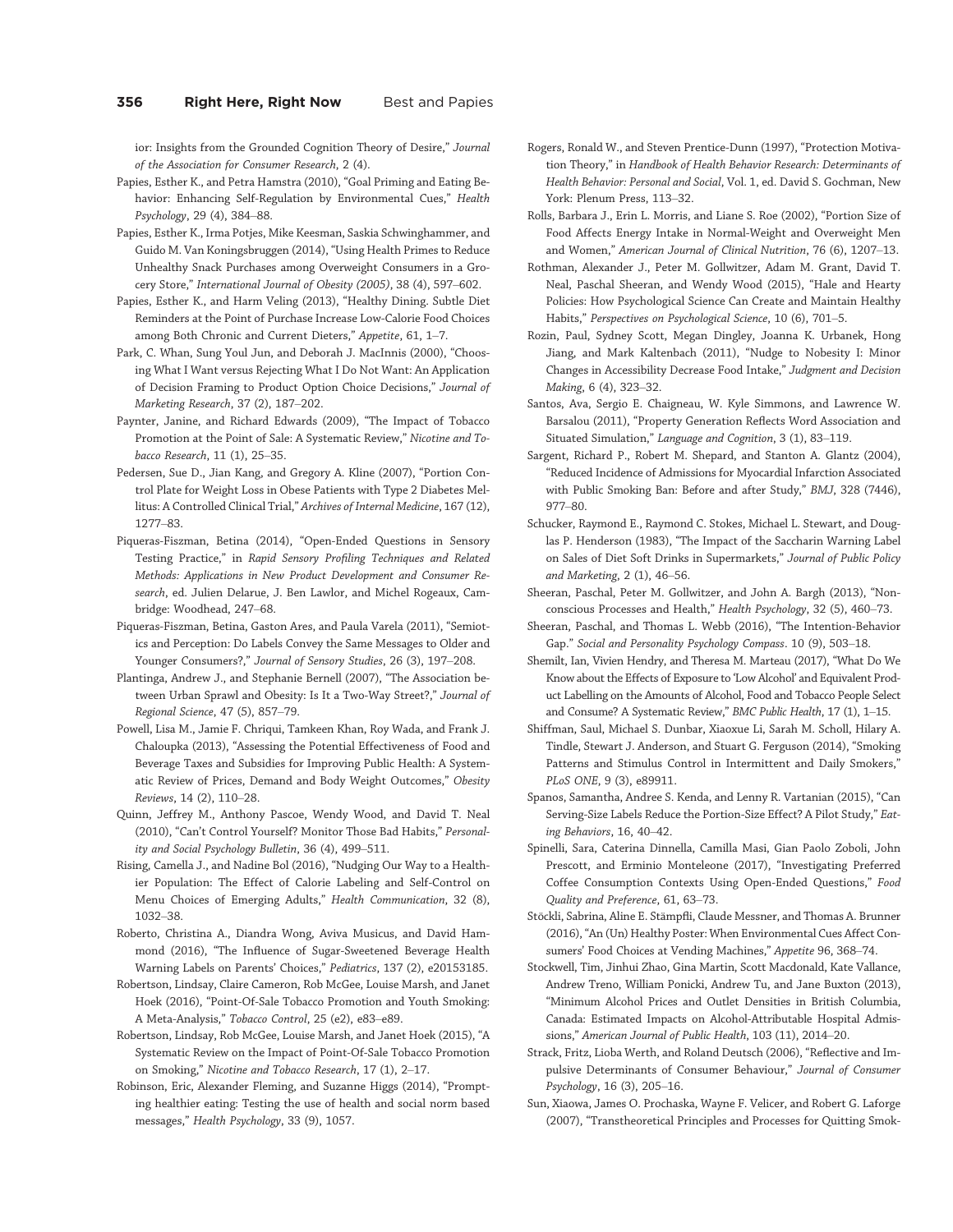ing: A 24-Month Comparison of a Representative Sample of Quitters, Relapsers, and Non-Quitters," Addictive Behaviors, 32 (12), 2707–26.

- Tate, Kelly, Andrew J. Stewart, and Michael Daly (2014), "Influencing Green Behaviour through Environmental Goal Priming: The Mediating Role of Automatic Evaluation," Journal of Environmental Psychology, 38, 225–32.
- Thaler, Richard H., and Cass R. Sunstein (2009), Nudge: Improving Decisions about Health, Wealth, and Happiness, New York: Penguin.
- Thøgersen, John (2012), "The Importance of Timing for Breaking Commuters' Car Driving Habits," in The Habits of Consumption,, ed. Alan Warde, and Dale Southerton, Helsinki: Helsinki Collegium for Advances Studies, 130–40.
- Thomas, Gregory Owen, Wouter Poortinga, and Elena Sautkina (2016), "The Welsh Single-Use Carrier Bag Charge and Behavioural Spillover," Journal of Environmental Psychology, 47 (2880), 126–35.
- Thorndike, Anne N., Jason Riis, Lillian M. Sonnenberg, and Douglas E. Levy (2014), "Traffic-Light Labels and Choice Architecture: Promoting Healthy Food Choices," American Journal of Preventive Medicine, 46 (2), 143–49.
- Thow, Anne Marie, Shauna Downs, and Stephen Jan (2014), "A Systematic Review of the Effectiveness of Food Taxes and Subsidies to Improve Diets: Understanding the Recent Evidence," Nutrition Reviews, 72 (9), 551–65.
- Thrailkill, Eric A., and Mark E. Bouton (2014), "Contextual Control of Instrumental Actions and Habits," Journal of Experimental Psychology: Animal Learning and Cognition, 41 (1), 69–80.
- Tricomi, Elizabeth, Bernard W. Balleine, and John P. O'Doherty (2009), "A Specific Role for Posterior Dorsolateral Striatum in Human Habit Learning," European Journal of Neuroscience, 29 (11), 2225–32.
- Trieu, Kathy, Bruce Neal, Corinna Hawkes, Elizabeth Dunford, Norm Campbell, Rodrigo Rodriguez-Fernandez, Branka Legetic, Lindsay McLaren, Amanda Barberio, and Jacqui Webster (2015), "Salt Reduction Initiatives around the World—A Systematic Review of Progress Towards the Global Target," PloS ONE, 10 (7), 1-22.
- Troy, David M., Angela S. Attwood, Olivia M. Maynard, Nicholas E. Scott-Samuel, Matthew Hickman, Theresa M. Marteau, and Marcus R. Munafò (2017), "Effect of Glass Markings on Drinking Rate in Social Alcohol Drinkers," European Journal of Public Health, 27 (2), 352–56.
- van der Laan, Laura N., Esther K. Papies, Ignace TC Hooge, and Paul AM Smeets (2016), "Goal-Directed Visual Attention Drives Health Goal Priming: An Eye-Tracking Experiment," Health Psychology, 36 (1), 82–90.
- Van Hasselt, Martijn, Judy Kruger, Beth Han, Ralph S. Caraballo, Michael A. Penne, Brett Loomis, and Joseph C. Gfroerer (2015), "The Relation between Tobacco Taxes and Youth and Young Adult Smoking: What Happened Following the 2009 Us Federal Tax Increase on Cigarettes?," Addictive Behaviors, 45, 104–9.
- VanEpps, Eric M., and Christina A. Roberto (2016), "The Influence of Sugar-Sweetened Beverage Warnings: A Randomized Trial of Adolescents' Choices and Beliefs," American Journal of Preventive Medicine, 51 (5), 664–72.
- VanEpps, Eric M., Christina A. Roberto, Sara Park, Christina D. Economos, and Sara N. Bleich (2016), "Restaurant Menu Labeling Policy: Review of Evidence and Controversies," Current Obesity Reports, 5 (1), 72–80.
- van't Riet, Jonathan, Siet J. Sijtsema, Hans Dagevos, and Gert-Jan De Bruijn (2011), "The Importance of Habits in Eating Behavior: An Overview and Recommendations for Future Research," Appetite, 57 (3), 585–96.
- Vardavas, Constantine I., Israel Agaku, Evridiki Patelarou, Nektarios Anagnostopoulos, Chrysanthi Nakou, Vassiliki Dramba, Gianna Giourgouli,

Paraskevi Argyropoulou, Antonis Antoniadis, Konstantinos Gourgoulianis, Despoina Ourda, Lambros Lazuras, Monique Bertic, Christos Lionis, Gregory Connolly, and Panagiotis Behrakis (2013), "Ashtrays and Signage as Determinants of a Smoke-Free Legislation's Success," PloS ONE, 8 (9), e72945.

- Vartanian, Lenny R., Samantha Spanos, C. Peter Herman, and Janet Polivy (2015), "Modeling of Food Intake: A Meta-Analytic Review," Social Influence, 10 (3), 119–36.
- Verplanken, Bas, Astrid G. Herabadi, Judith A. Perry, and David H. Silvera (2005), "Consumer Style and Health: The Role of Impulsive Buying in Unhealthy Eating," Psychology and Health, 20 (4), 429–41.
- Verplanken, Bas, and Wendy Wood (2006), "Interventions to Break and Create Consumer Habits," Journal of Public Policy and Marketing, 25 (1), 90–103.
- Versluis, Iris, and Esther K. Papies (2016), "Eating Less from Bigger Packs: Preventing the Pack Size Effect with Diet Primes," Appetite, 100, 70–79.
- Versluis, Iris, Esther K. Papies, and David Marchiori (2015), "Preventing the Pack Size Effect: Exploring the Effectiveness of Pictorial and Non-Pictorial Serving Size Recommendations," Appetite, 87, 116–26.
- Vidal, Leticia, Gastón Ares, Leandro Machín, and Sara R. Jaeger (2015), "Using Twitter Data for Food-Related Consumer Research: A Case Study on "what People Say When Tweeting about Different Eating Situations," Food Quality and Preference, 45, 58–69.
- Wagenaar, Alexander C., Amy L. Tobler, and Kelli A. Komro (2010), "Effects of Alcohol Tax and Price Policies on Morbidity and Mortality: A Systematic Review," American Journal of Public Health, 100 (11), 2270–78.
- Walker, Ian, Gregory O. Thomas, and Bas Verplanken (2015), "Old Habits Die Hard: Travel Habit Formation and Decay during an Office Relocation," Environment and Behavior, 47 (10), 1089–106.
- Webb, Thomas L., and Paschal Sheeran (2006), "Does Changing Behavioral Intentions Engender Behavior Change? A Meta-Analysis of the Experimental Evidence," Psychological Bulletin, 132 (2), 249-68.
- Weingarten, Evan, Qijia Chen, Maxwell McAdams, Jessica Yi, Justin Hepler, and Dolores Albarracín (2016), "From Primed Concepts to Action: A Meta-Analysis of the Behavioral Effects of Incidentally Presented Words," Psychological Bulletin, 142 (5), 472–97.
- Wisdom, Jessica, Julie S. Downs, and George Loewenstein (2010), "Promoting Healthy Choices: Information versus Convenience," American Economic Journal: Applied Economics, 2 (2), 164–78.
- Wood, Jennifer S. Labrecque, Pei-Ying Lin, and Dennis Rünger (2014), "Habits in Dual Process Models," in Dual Process Theories of the Social Mind, ed. Jeffrey Sherman, Bertram Gawronski, and Yaacov Trope, New York: Guilford, 371–85.
- Wood, Wendy (2017), "Habit in Personality and Social Psychology," Personality and Social Psychology Review, 21 (4), 389–403.
- Wood, Wendy, and David T. Neal (2007), "A New Look at Habits and the Habit-Goal Interface," Psychological Review, 114 (4), 843–63.
- (2009), "The Habitual Consumer," Journal of Consumer Psychology, 19 (4), 579–92.
- (Forthcoming), "Habit-Based Behaviour Change Interventions," Behavioral Science and Policy.
- Wood, Wendy, Jeffrey M. Quinn, and Deborah A. Kashy (2002), "Habits in Everyday Life: Thought, Emotion, and Action," Journal of Personality and Social Psychology, 83 (6), 1281–97.
- Wood, Wendy, and Dennis Rünger (2016), "Psychology of Habit," Annual Review of Psychology, 67 (1), 289–314.